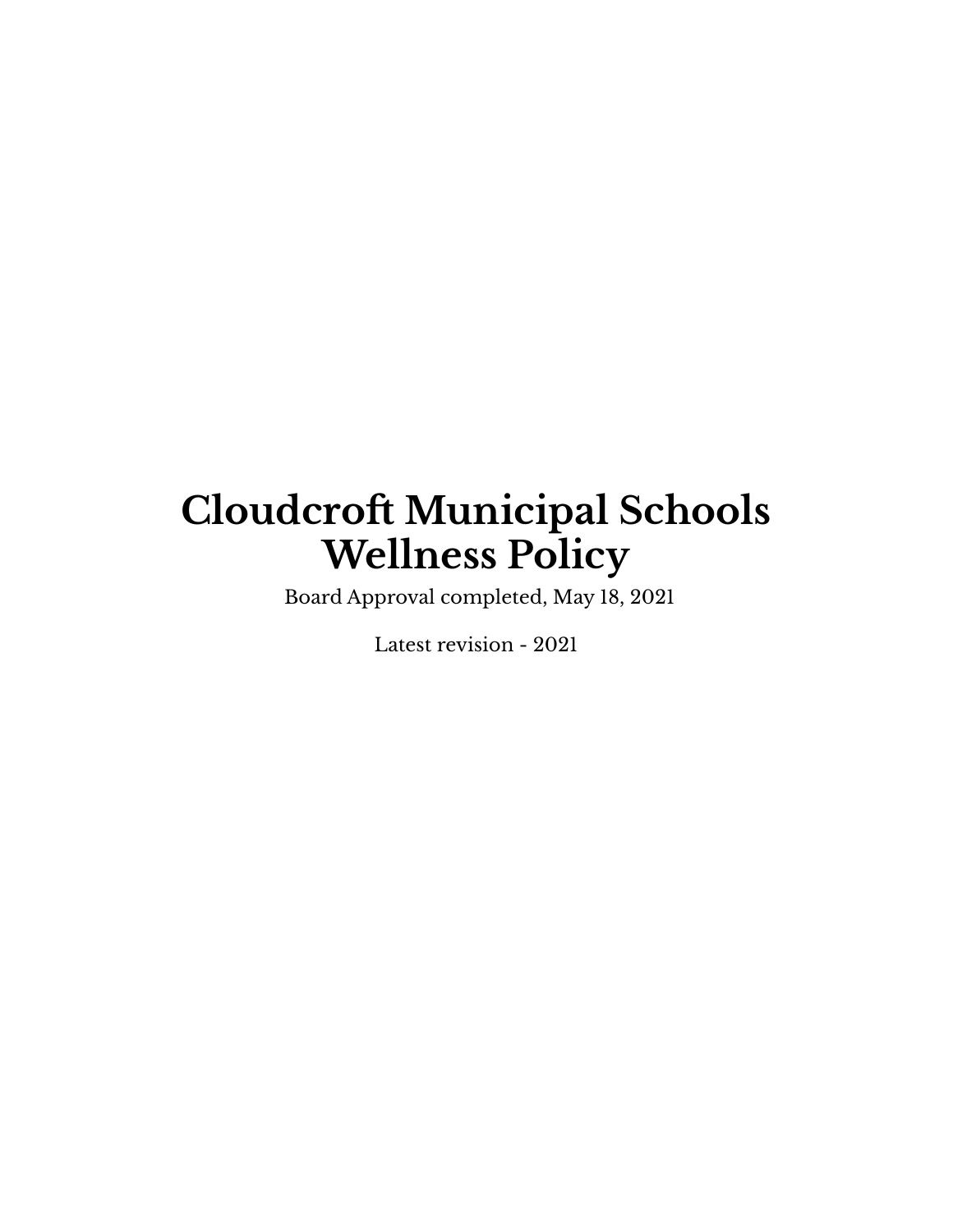#### **STUDENT WELLNESS**

The School District strives to make a significant contribution to the general well being, mental and physical capacity and learning ability of each student while affording them the opportunity to fully participate in the educational process.

The District is committed to providing school environments that promote and protect children's health, well-being, and ability to learn by supporting healthy eating and physical activity. Healthy eating is demonstrably linked to reduced risk of mortality and development of many chronic diseases as adults

To ensure the health and well being of all students, the Board shall promote and monitor student wellness in a manner that the Board determines is appropriate.

The Board shall establish a local school health advisory committee, known as the SHAC. The SHAC will involve:

- Parents
- Students
- School staff
- School food authority personnel
- School board members
- School administrators, and
- Community members

This council will meet a minimum of twice a year for the purpose of providing information for implementation, revision, and evaluation of the school health policy.

An annual report shall be made to the Board on the District's compliance with student wellness practices. The report may include but not be limited to:

- Evaluation of the food services program.
- Recommendations for policy and/or revisions.
- Review of all foods and beverages sold in schools for compliance with established nutrition guidelines.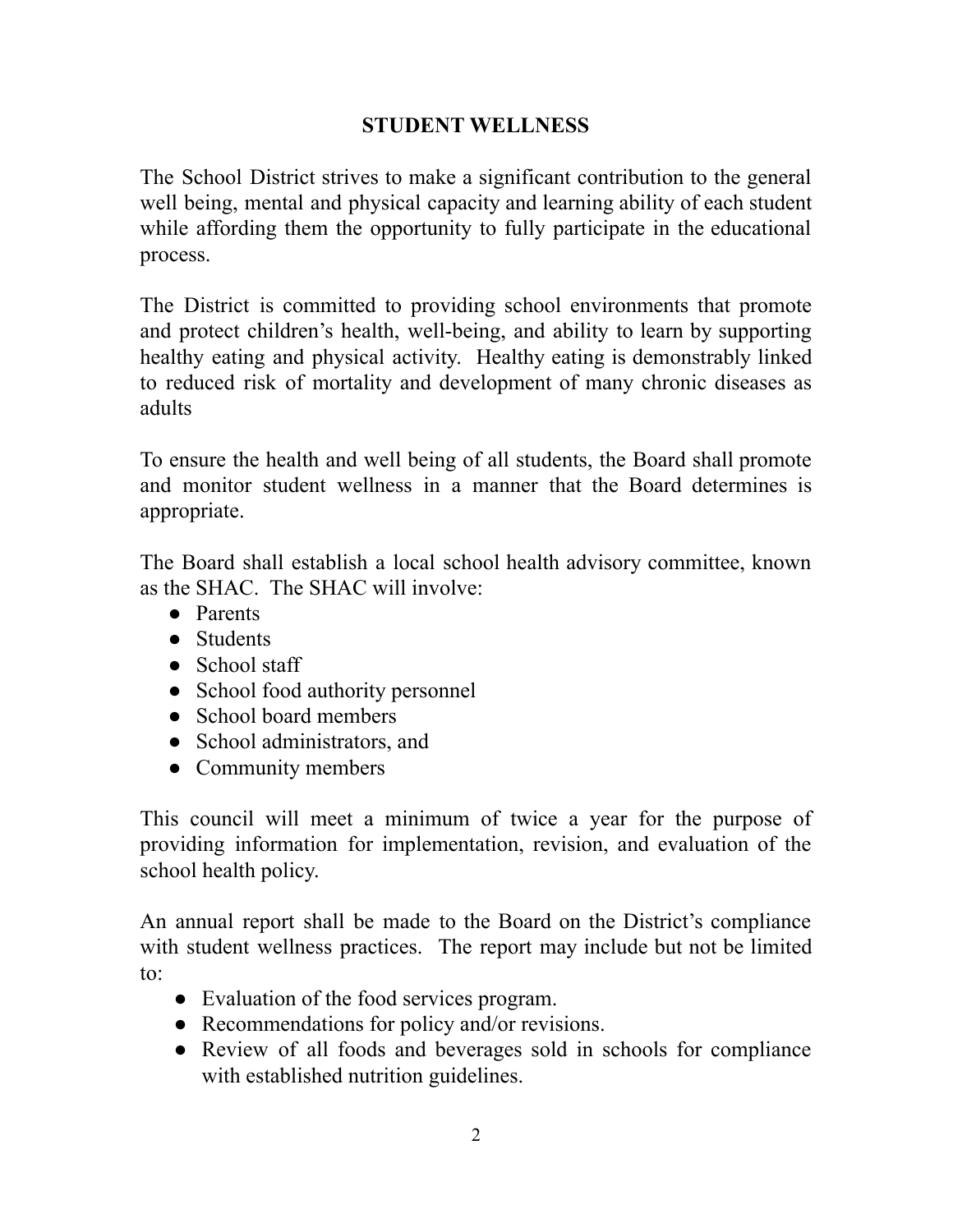- Assessment of school environments regarding student wellness issues.
- Listing activities and programs conducted to promote nutrition and physical activity.
- Providing feedback received from District staff, students, parents/guardians, and community members.
- Listing activities and programs conducted to promote nutrition and physical activity.
- Providing feedback received from District staff, students, parents/guardians, and community members.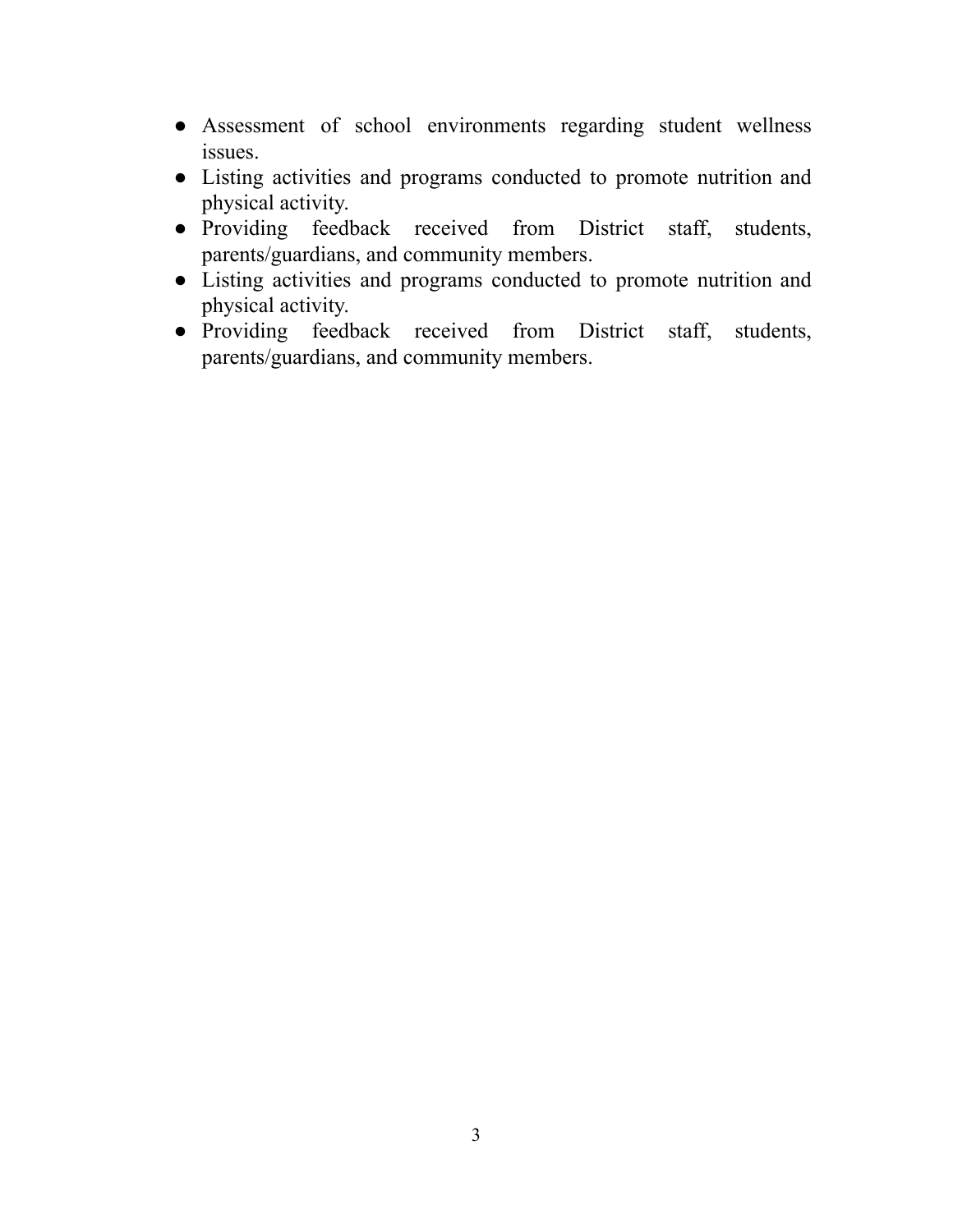#### **Family, School, and Community Involvement**

#### **Definition:**

Family, school and community involvement means an integrated family, school and community approach for enhancing the health and well-being of students by establishing a district school health advisory council that has the responsibility to make recommendations to the local school board in the development or revision, implementation and evaluation of the wellness policy.

The family, school and community involvement component promotes long-term effective partnerships between families, schools, and communities in the planning and implementation of health promotion projects and events both within the school and throughout the community. The partnerships can encourage and sustain environmental changes that support healthy lifestyles for children and their families.

#### **Requirements:**

Each local board of education shall establish a district school health advisory council that consists of parent(s), school food authority personnel, school board member(s), school administrator(s), school staff, student(s), and community member(s).

The school health advisory council shall have the responsibility to make recommendations to the local school board in the development or revision, implementation, and evaluation of the school district wellness policy.

The school health advisory council shall meet for this purpose a minimum of two times annually.

The wellness policy shall be available to the public via the district website cmsbears.org

#### **Goal:**

The goal of family, school and community involvement within a coordinated school health approach is to create a total school environment that is conducive to student health and academic achievement. This inclusive atmosphere features a shared responsibility that supports healthy children and families. Effective partnerships between families, schools and communities support the development and the maintenance of this comprehensive learning environment.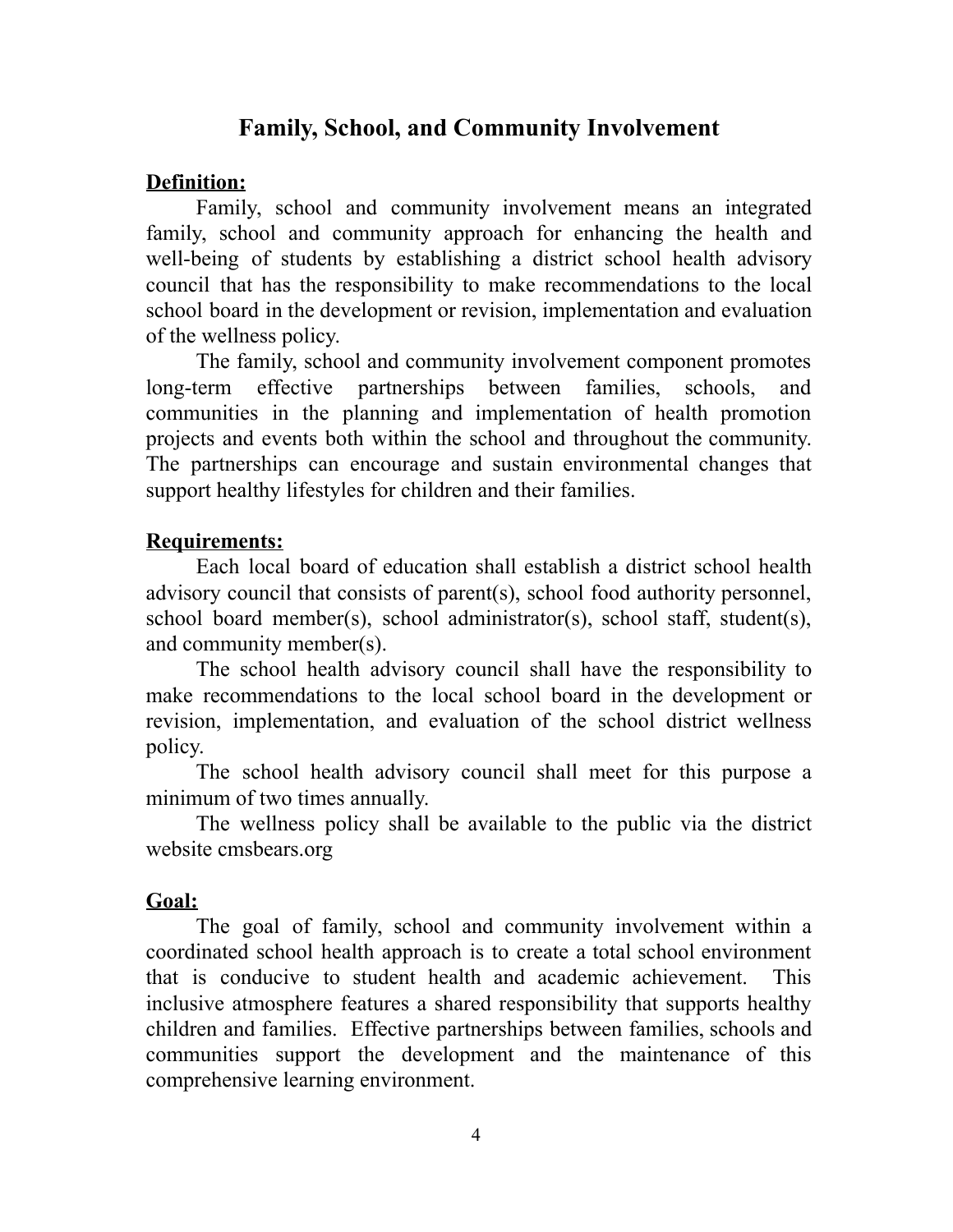#### **PED Required Activities:**

-Assign responsibilities to School Health Advisory Council members (SHAC) to develop, implement, monitor and evaluate the district wellness policy.

- Create guidelines to provide physical activity opportunities to students before, during and/or after school.

-Create nutrition guidelines for a la carte offerings minimally meeting guidelines as stated in the competitive food sales rule.

-Create guidelines for school sponsored fund raisers during normal school hours minimally meeting guidelines as stated in the competitive food sales rule.

-CMS follows Smart Snack Compliance for in school fundraisers.

-Create guidelines for school sponsored fund raisers before and after school hours ensuring that at least 50% of the offerings shall be healthy choices as stated in the competitive food sales rule.

- Create guidelines for a planned, sequential, K-12 health education curriculum that addresses the physical, mental, emotional, and social dimensions of health and is aligned to the health education content standards with benchmarks and performance standards as set forth in 6.30.2.19 NMAC.

- Create guidelines for a planned, sequential K-12 physical education curriculum that provides the optimal opportunity for all students to learn and develop skills, knowledge and attitudes necessary to make a personal decision to participate in lifetime healthful physical activity and is aligned to the physical education content standards with benchmarks and performance standards as set forth in 6.30.2.20 NMAC.

- Create a plan addressing the behavioral health needs of all students in the educational process by focusing on students'social and emotional well-being.

- Create a school safety plan at each school building focused on supporting a healthy and safe environment and including but not necessarily limited to prevention, policies and procedures, and emergency response.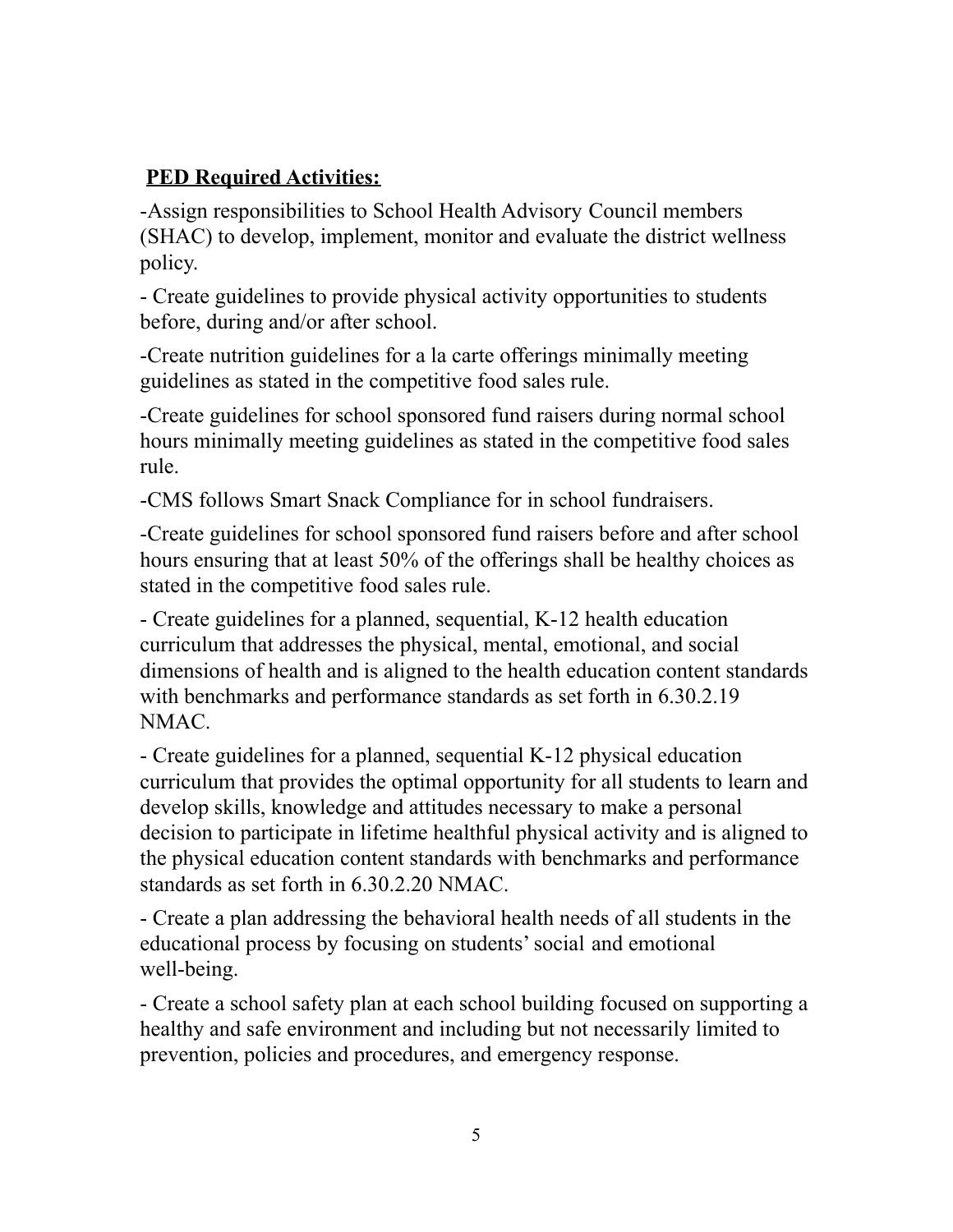- Create a plan addressing the health services needs of students in the educational process.

- Create a plan addressing the staff wellness needs of all staff that minimally ensures an equitable work environment and meets the American with Disabilities Act Part III.

- Create a plan for measuring implementation and evaluation of the wellness policy.

- Designate one or more persons within the school district, or at each school, as appropriate, who will be charged with operational responsibility for ensuring that each school fulfills the district's wellness policy.

#### **Optional Activities that the district may or may not provide as set forth by PED:**

- Review contracts with outside vendors that encourage healthful eating and reduction of school/district dependence on profit from foods of little nutritional value.

- Increase community awareness of student health needs.

- Partner with the community to support policies and programs.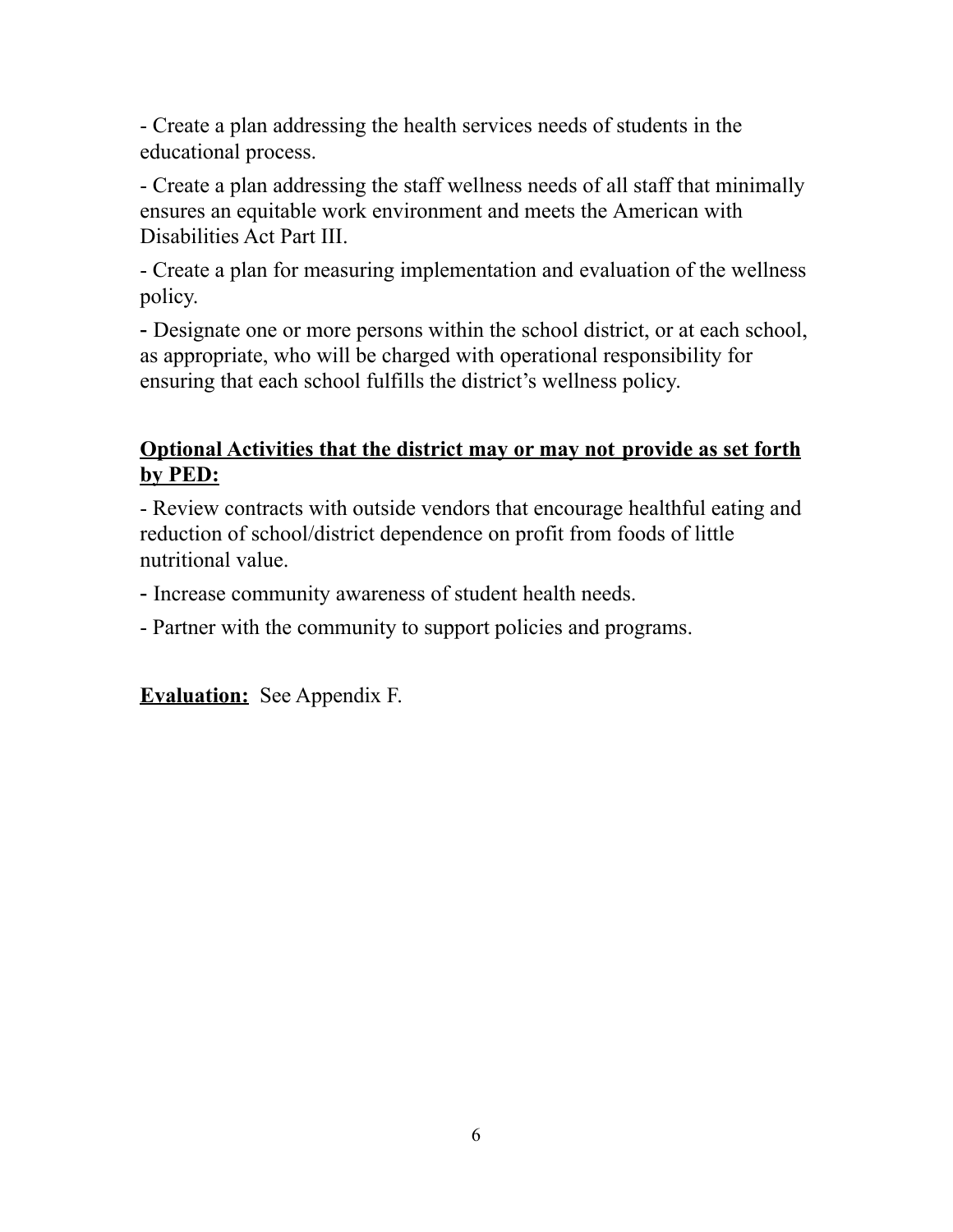# **Physical Activity**

#### **Definition:**

Physical activity means body movement of any type which includes recreational, fitness and sport activities.

#### **Requirements:**

The wellness policy shall include guidelines to provide physical activity opportunities to students before, during and /or after school.

#### **Goal:**

The goal of physical activity within the coordinated school health approach provides students with increased opportunities to engage in moderate to vigorous physical activity before, during and/or after school.

#### **PED Required Activities:**

-Create guidelines to provide physical activity opportunities to students before, during and /or after school.

- All schools will provide education on the health benefits of physical activity that align with the New Mexico health education content standards with benchmarks and performance standards as set forth in 6.30.2.19 NMAC.

#### **Optional Activities that the district may or may not provide as set forth by PED:**

- Elementary schools in the district will provide daily recess for all students.

- All schools in the district prohibit withholding physical activity (i.e. physical education class, recess, etc.) as a means/method of punishment.

- All schools in the district will provide physical activity opportunities before and after school (i.e. intramurals, club activities, interscholastic sports, etc.).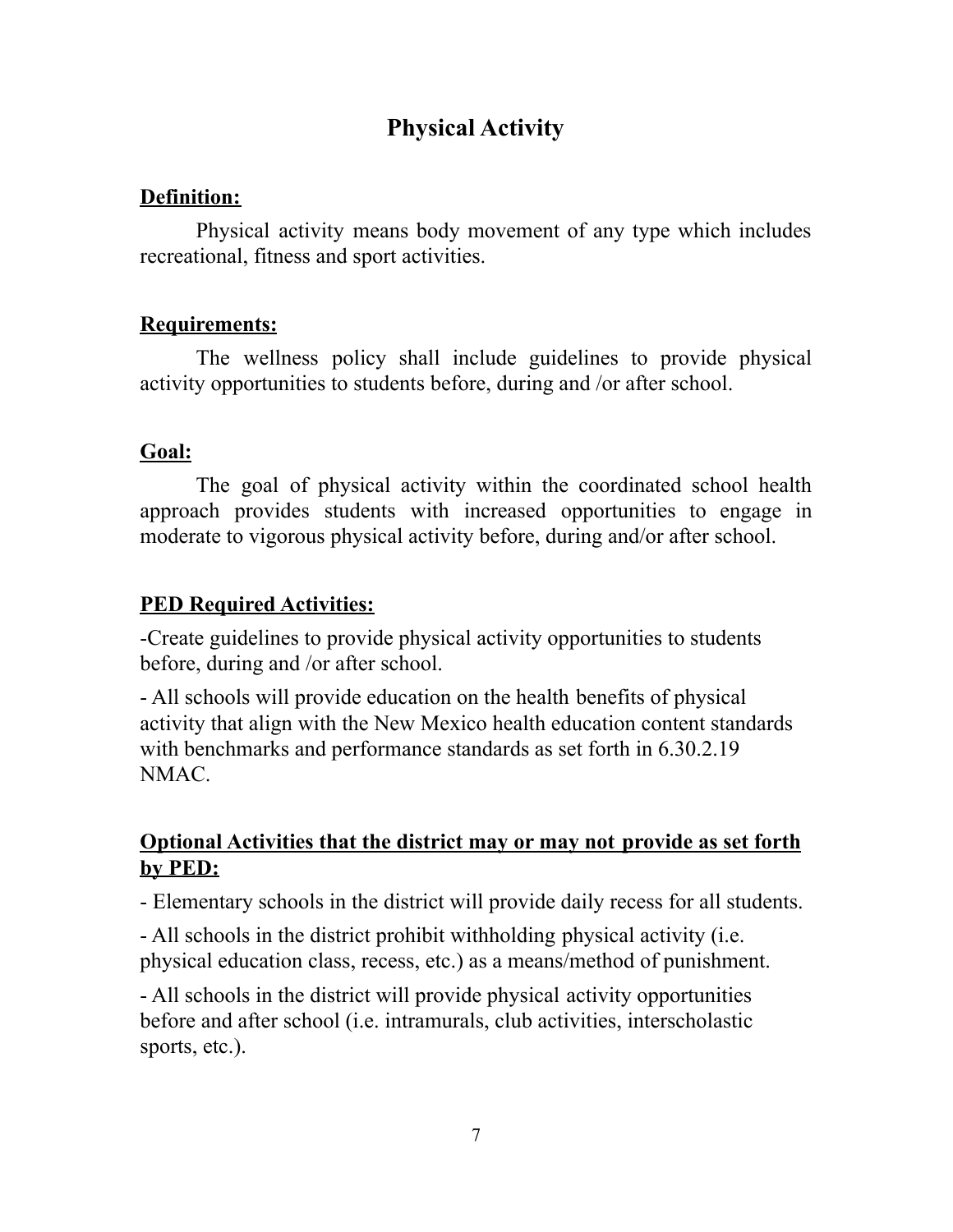- All schools in the district encourage basic physical activities of walking, biking and skating as transportation

modes to and from school.

- All schools in the district will encourage the use of school facilities outside of school hours.

- All schools will create a plan to incorporate physical activity into the academic curriculum (i.e. brain breaks, etc.).

- All schools plan to promote community-based physical activities (i.e. sports clubs, bike club, hiking club).

- All schools plan for school-wide physical activities (i.e. fun days, family fitness nights, field days).

- Implement the Coordinated Approach to Child's Health (CATCH) program.

-Cloudcroft Summer Youth Program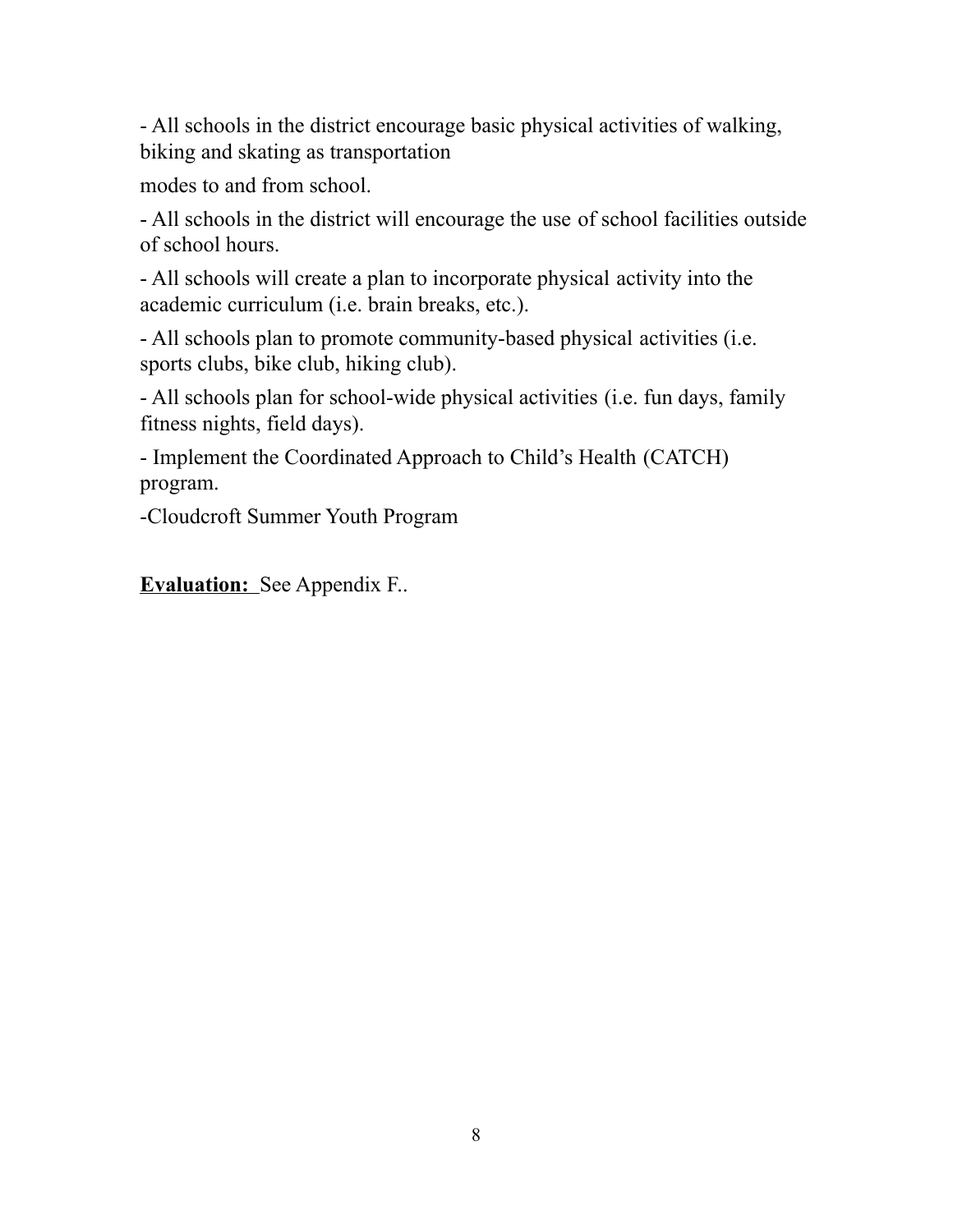#### **Nutrition**

#### **Definition:**

Nutrition means programs that provide access to a variety of nutritious and appealing meals that accommodate the health and nutrition needs of all students.

Nutrition Education aims to teach, encourage and support healthy eating by students. Nutrition Education and healthy eating will allow for proper physical growth, physical activity, brain development, ability to learn, emotional balance, a sense of well-being, obesity prevention and the ability to resist disease.

#### **Requirement:**

The wellness policy shall include nutrition guidelines for a la carte offerings minimally meeting guidelines set forth in Subsection B of 6.12.5.8 NMAC.

The wellness policy shall include guidelines for school sponsored fundraisers during the normal school hours minimally meeting guidelines set forth in Paragraph (1) of Subsection C of 6.12.5.8 NMAC.

The wellness policy shall include guidelines for school sponsored fundraisers before and after school hours ensuring that at least 50% of the offerings shall be healthy choices in accordance with the requirements set forth in paragraph (2) of Subsection C of 6.12.5.8 NMAC.

#### **Goal:**

The goal of nutrition is to promote the role of nutrition in academic performance and quality of life, and to ensure the adoption of school policies which provide adequate nutrition opportunities.

#### **PED Required Activities:**

- The district will create nutrition guidelines for a la carte offerings minimally meeting guidelines set forth in Subsection B of 6.12.5.8 NMAC.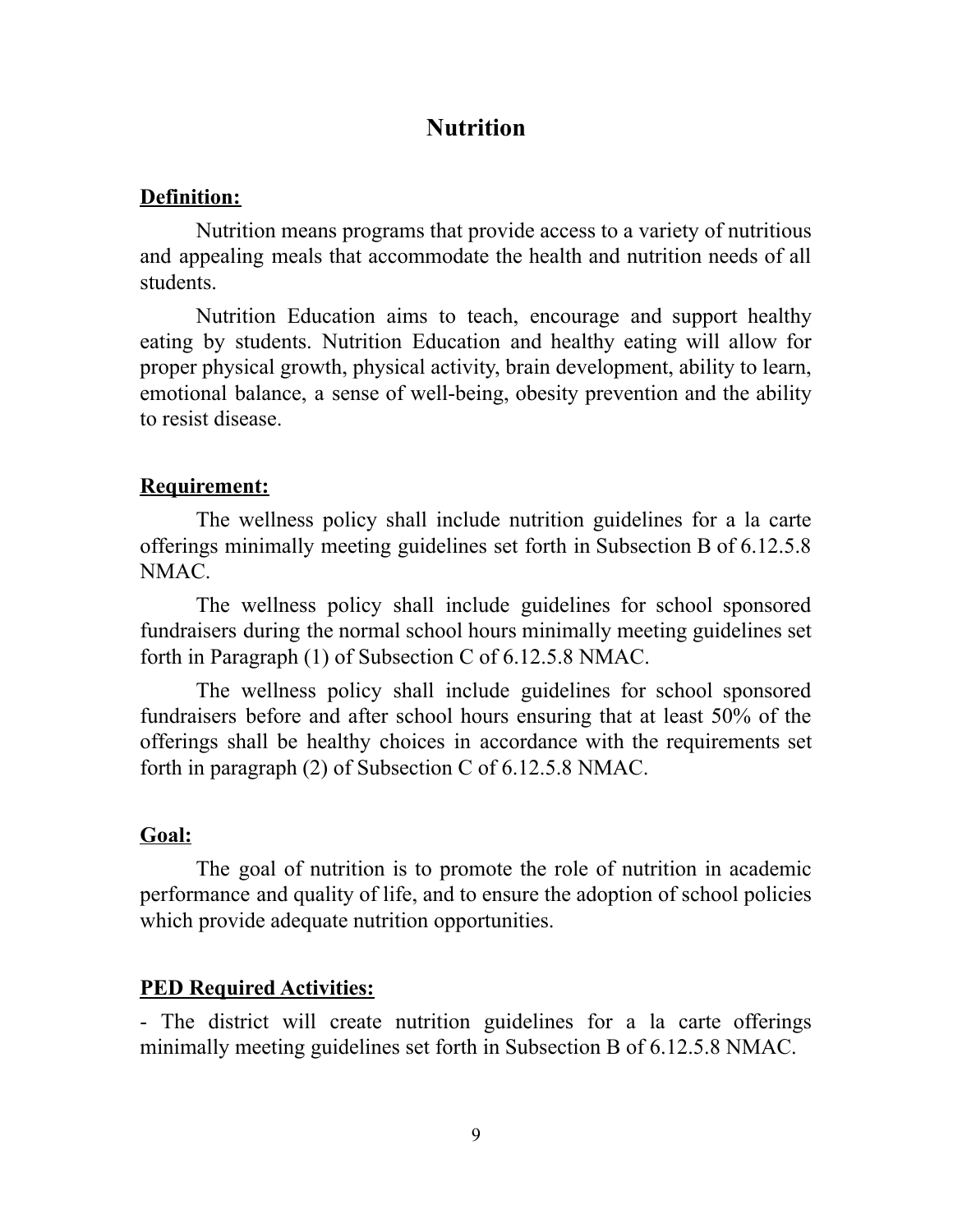- The district will create guidelines for school sponsored fundraisers during the normal school hours minimally meeting guidelines set forth in Paragraph (1) of Subsection C of 6.12.5.8 NMAC.

- The district will create guidelines for school sponsored fundraisers before and after school hours ensuring that 100% of the offerings shall be healthy choices (Smart Snacks) in accordance with the requirements set forth in Paragraph (2) of Subsection C of 6.12.5.8 NMAC.

-The district will make smart snack lists available to teachers as well as parents to make every effort to have available at class parties, celebrations, etc. a balance of treats as well as healthier options.

- All schools will provide nutrition education activities that align with the New Mexico health education content standards with benchmarks and performance standards as set forth in 6.30.2.19 NMAC.

-The district will create procedures for fundraisers that do not meet the competitive food standards to be limited to 2 per semester and only 1 day in length, and may not be conducted during meal service or in the food service area.

-The district will ensure that any and all food marketing (such as ads on vending machines) only contains foods and beverages that meet Smart Snacks in School nutrition standards.

-The district will meet or exceed local, state and federal nutrition requirements and/or USDA nutrition standards.

-Free drinking water will be made available to students in the meal service area.

-The district will adhere to any and all requirements regarding food allergies in school.

#### **Optional Activities that the district may or may not provide as set forth by PED:**

- Ensure that students receive consistent nutrition messages throughout schools, classrooms, cafeterias, homes, community and media.

- All schools in the district will support the school breakfast program.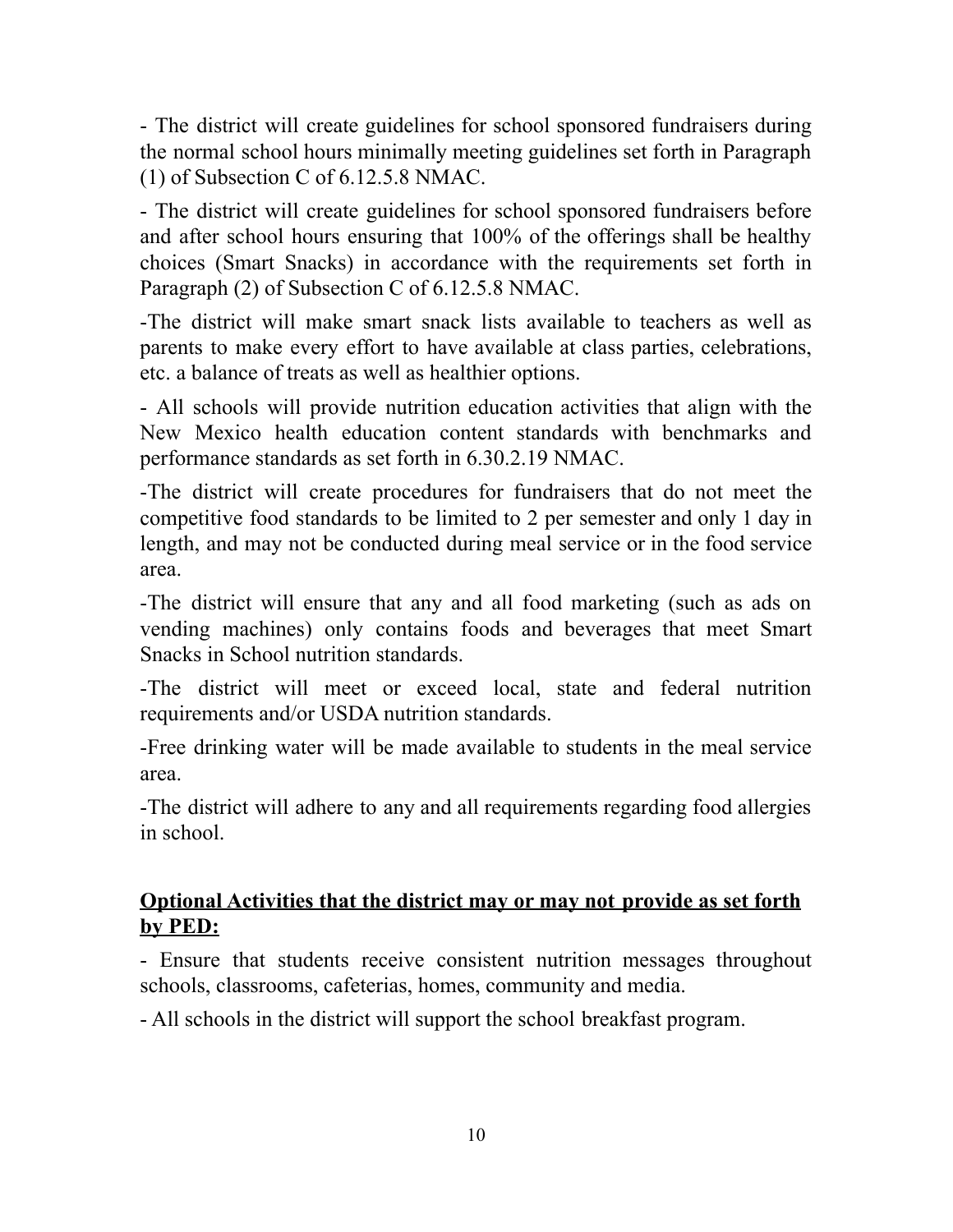- All schools will create a plan to provide collaboration between the cafeteria and the classroom to provide healthy selections and reinforce nutrition education.

- All schools will consider scheduling recess before lunch so that children are less distracted and ready to eat a healthy diet.

- Implement the Coordinated Approach to Child's Health (CATCH) program.

**Evaluation:** See Appendix F.

#### **Health Education**

#### **Definition:**

Health Education means the instructional program that provides the opportunity to motivate and assist all students to maintain and improve their health, prevent disease and reduce health-related risk behaviors. It allows students to develop and demonstrate increasingly sophisticated health-related knowledge, attitudes, skills, and practices. It meets the content standards with benchmarks and performance standards as set forth in 6.302.19 NMAC.

#### **Requirement:**

The wellness policy shall include a planned, sequential, K-12 health education curriculum that addresses the physical, mental, emotional and social dimensions of health and is aligned to the health education content standards with benchmarks and performance standards as set forth in 6.30.2.19 NMAC.

#### **Goal:**

The goal of a comprehensive health education curriculum within a coordinated approach is to acquire life skills in order to attain personal, family, community, consumer and environmental health.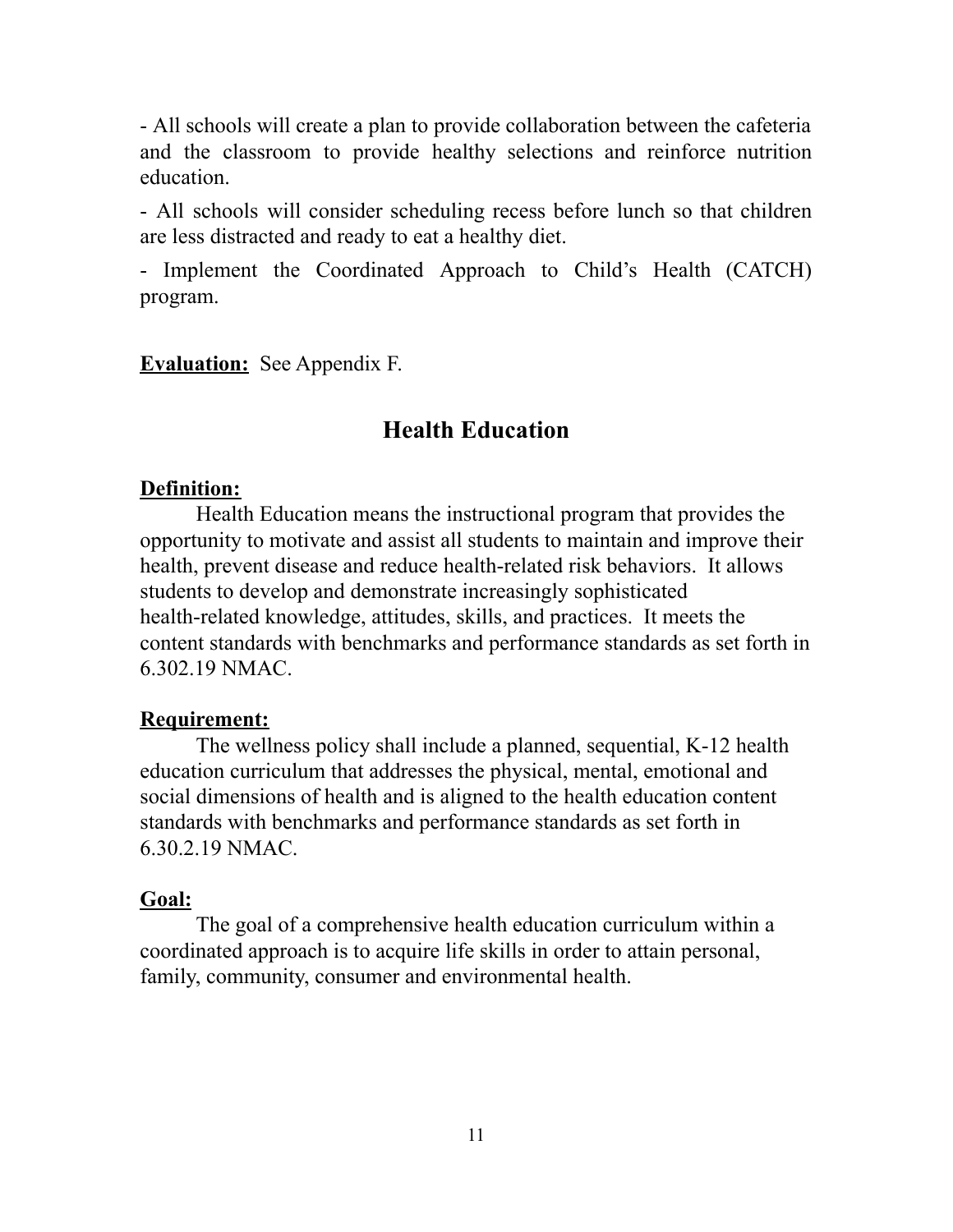#### **PED Required Activities:**

- The wellness policy shall include a planned, sequential, K-12 health education curriculum that addresses the physical, mental, emotional and social dimensions of health.

- The health education curriculum will be aligned to the health education content standards with benchmarks and performance standards as set forth in 6.30.2.19 NMAC.

- All schools will provide activities in comprehensive health education that align with the New Mexico health education content standards with benchmarks and performance standards as set forth in 6.30.2.19 NMAC. - All school districts shall implement a policy that will ensure that parents have the ability to request that their child be exempted from the parts of the health education curriculum that addresses the sexuality performance standards. The policy includes but is not limited to:

**\*** the process for parents to request an exemption from the parts of the health education curriculum that addresses the sexuality performance standards and

**\*** how alternative lessons are established for the exempted parts of the curriculum.

- All school district shall provide instruction about HIV and related issues in the curriculum of the required health education content area to all students in the elementary grades, in the middle/junior high school grades, and in the senior high school grades as set forth in 6.12.2.10.C NMAC.

#### **Optional Activities that the district may or may not provide as set forth by PED:**

- Health education lessons will be taught in a manner that is culturally and linguistically sensitive.

- Health education lessons are taught using a variety of instructional strategies (i.e. role playing, projects, media literacy, etc.).

- Health education is integrated into the core curriculum. (.5 credit of health education required at either the middle school OR high school level for graduation, and includes lifesaving skills with CPR, AED use and the Heimlich maneuver.)

- Teachers, staff and administrators are made aware of coordinated school health professional development opportunities (School Health Institute, Head to Toe, NM Association for Health, Physical Education, Recreation and Dance).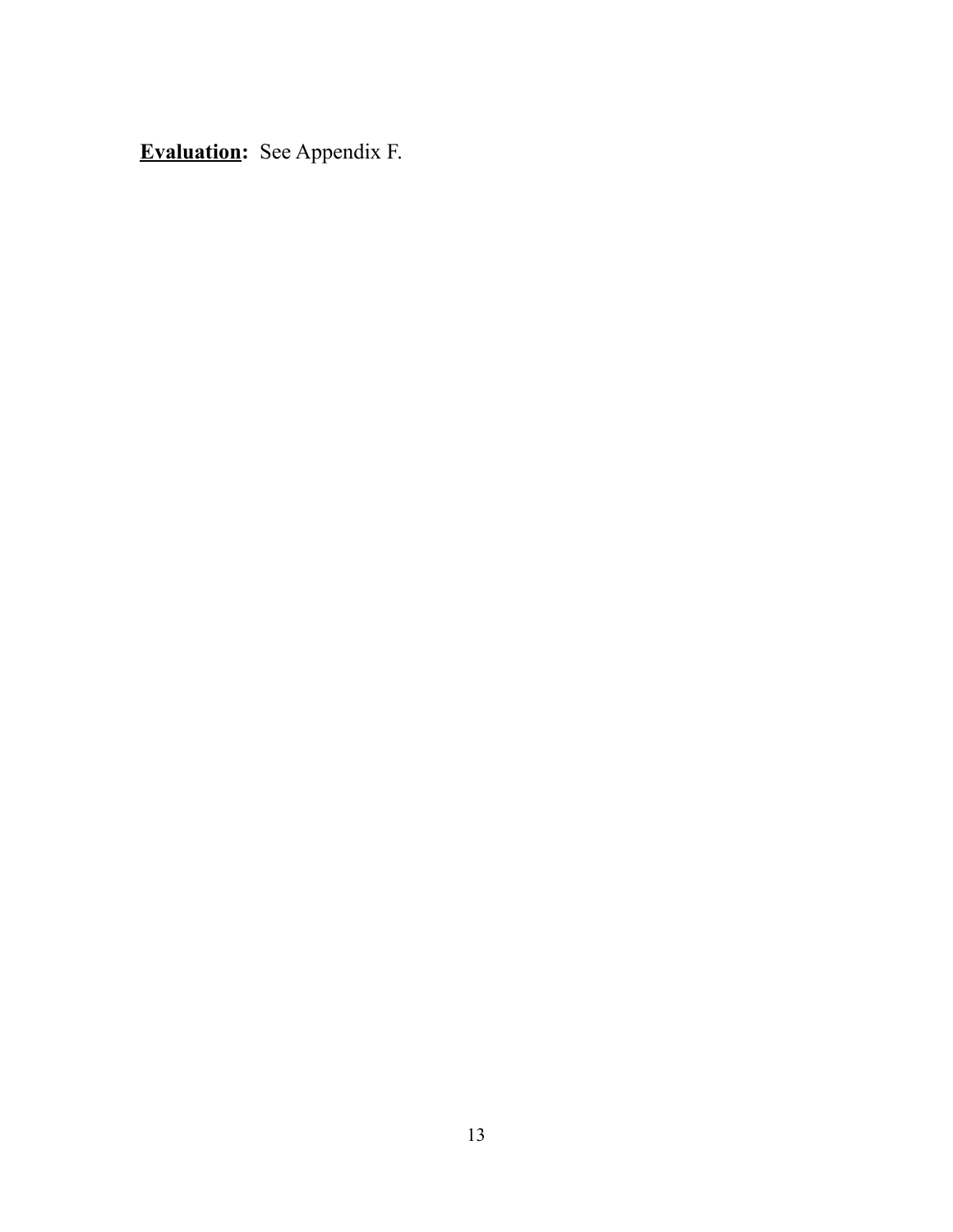# **Physical Education**

### **Definition:**

Physical education means the instructional program that provides cognitive content and learning experiences in a variety of activity areas. It provides the opportunity for all students to learn and develop the skills, knowledge and attitudes necessary to personally decide to participate in a lifetime of healthy physical activity. It meets the content standards with benchmarks and performance standards as set forth in Section 6.30.2.20 NMAC.

### **Requirements:**

A planned, sequential, K-12 physical education curriculum that provides the optimal opportunity for all students to learn and develop skills, knowledge and attitudes necessary to personally decide to participate in lifetime healthful physical activity and is aligned to the physical education content standards with benchmarks and performance standards as per 6.30.2.20 NMAC.

#### **Goal:**

To provide every student with daily physical education during which a certified physical educator uses appropriate practices to teach the skills, knowledge, and attitudes needed to be physically fit and active for a lifetime. Activities are based on goals and objectives which are appropriate for all children, and are planned after referring to a curriculum which has an obvious scope and sequence and aligns with the NM Content Standards and Benchmarks.

### **PED Required Activities:**

- The wellness policy shall include a planned, sequential, K-12 physical education curriculum that provides the optimal opportunity for all students to learn and develop skills, knowledge and attitudes necessary to personally decide to participate in lifetime healthful physical activity.

- The physical education curriculum will be aligned to the physical education content standards with benchmarks and performance standards as per 6.29.1 NMAC.

-Adapted PE will be available to any and all students where appropriate. -One unit of PE, or allowable alternative, will be a graduation requirement.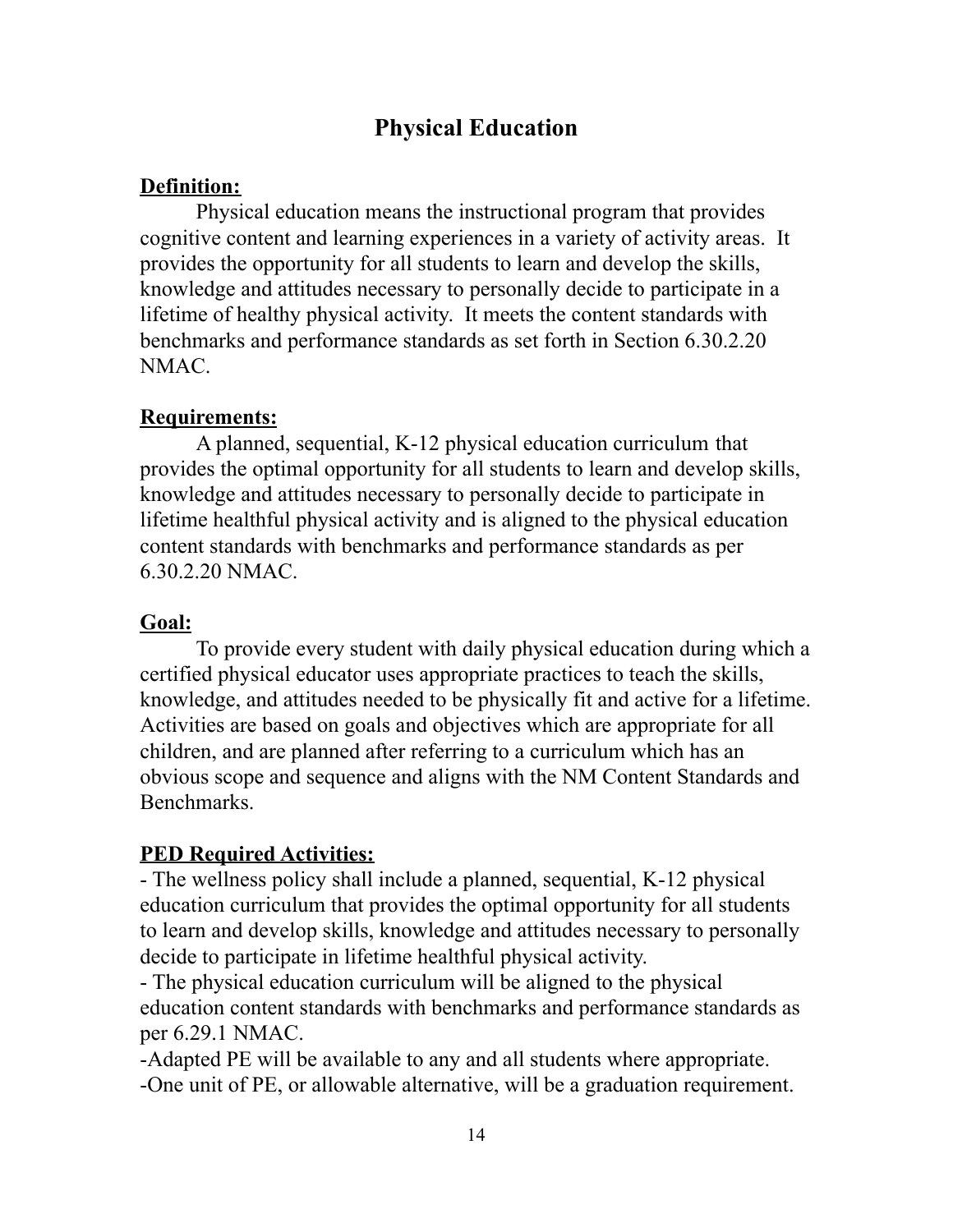#### **Optional Activities that the district may or may not provide as set forth by PED:**

- Schools hire certified physical educators to teach physical education and plan additional opportunities for physical activity.

- Schools limit physical education class sizes so they are consistent with those of other subject areas and/or self-contained classes. Classes of similar grade levels are scheduled back-to-back to maximize teaching efficiency.

- Physical educators promote academic achievement by helping classroom teachers incorporate physical education concepts in classroom activities.

- Physical educators are provided professional development opportunities such as workshops, conventions, and collaboration for the purpose of receiving the latest information, innovations, and ideas in their field and implementing them in their physical education classes.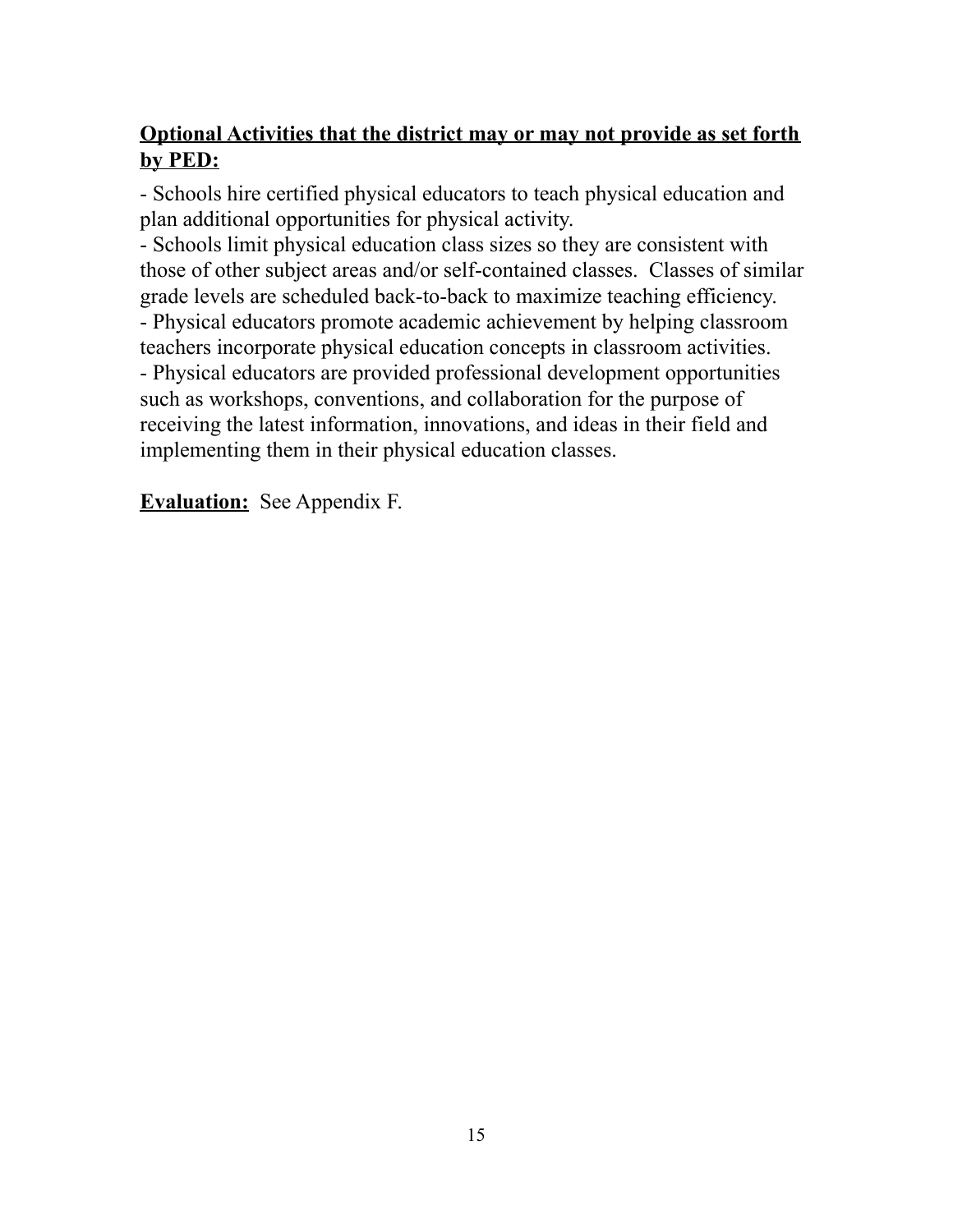# **Social and Emotional Well-Being**

### **Definition:**

Social and Emotional well-being means services provided to maintain and/or improve a student's mental, emotional, behavioral and social health.

### **Requirement:**

The wellness policy shall include a plan addressing the behavioral health needs of all students in the educational process by focusing on students' emotional well-being.

### **Goal:**

The goal of social and emotional well-being is to collaborate with students, parents, staff and community to influence student success by building awareness and promoting strategies to maintain and/or improve student mental health.

### **PED Required Activities:**

-A plan will be in place addressing the behavioral health needs of all students in the educational process by focusing on students' social and emotional well-being.

- Support services will be made available to all students in the district. -All district staff will receive training in child abuse and neglect detection and reporting.

-The district will adhere to substance abuse reporting per Section 22-5-4, 4 NMSA 1978.

#### **Optional Activities that the district may or may not provide as set forth by PED:**

- Provide an environment in which students are able to obtain assistance when needed.

- Provide a supportive school environment that links to community resources.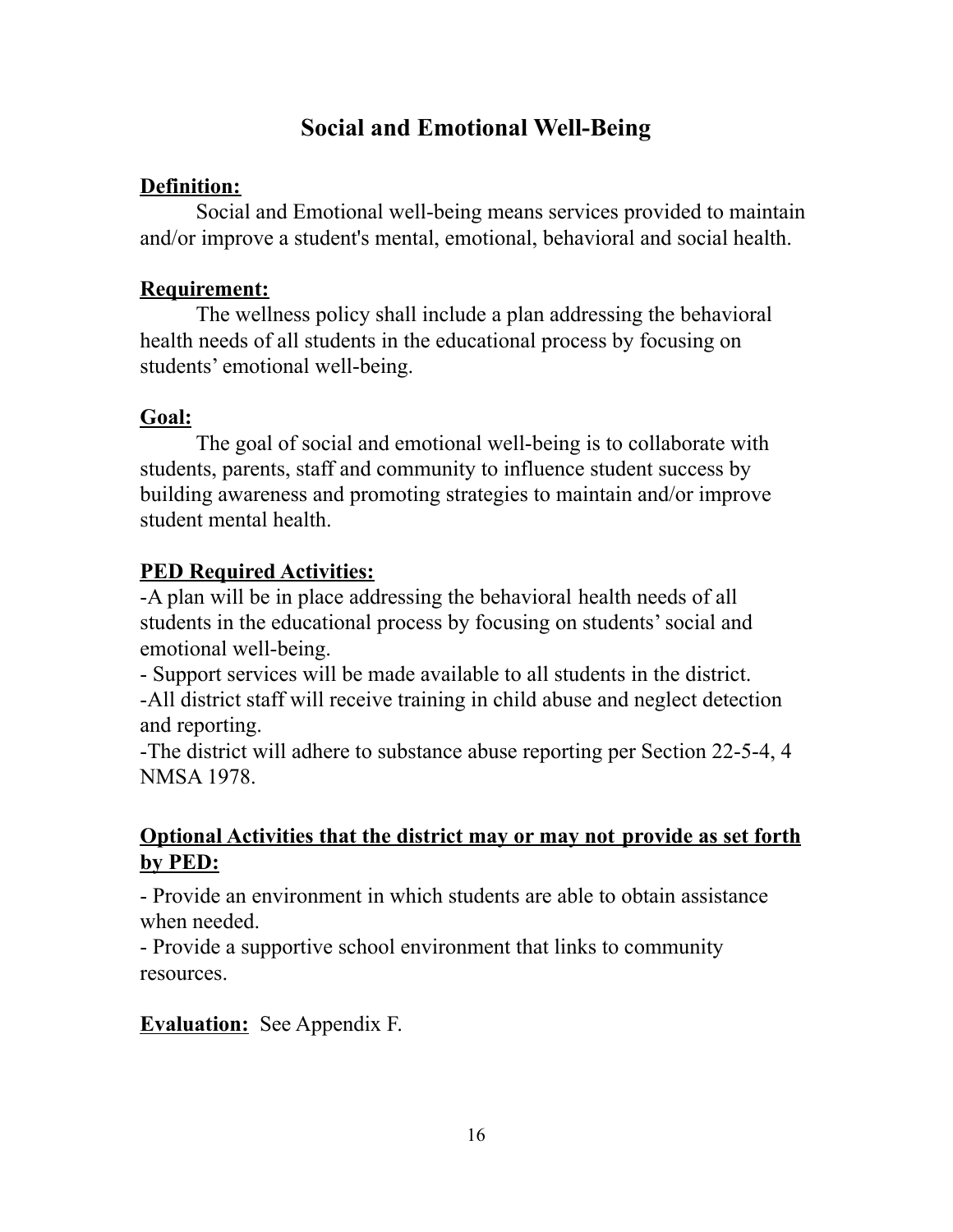# **Healthy and Safe Environment**

#### **Definition:**

Healthy and safe environment means the physical and aesthetic surroundings and the psychosocial climate and culture of the school. It supports a total learning experience that promotes personal growth, healthy interpersonal relationships, wellness and freedom from discrimination and abuse.

#### **Requirement:**

The wellness policy shall include school safety plans at each school building focused on supporting healthy and safe environments and including, but not necessarily limited to, prevention, policies and procedures and emergency response plans.

#### **Goal:**

The goal of a healthy and safe environment is to promote a climate and culture before, during and after school for students, teachers, staff, parents and community members that supports academic achievement.

### **PED Required Activities:**

- Create school safety plans at each school building focused on supporting healthy and safe environments and including, but not necessarily limited to, prevention, policies and procedures and emergency response plans. - Perform 12 emergency drills. Emergency drills shall consist of 9 fire drills, 2 shelter in place drills and one evacuation drill at the intervals set forth in subsection M of 6.30.2.10 NMAC.

#### **Optional Activities that the district may or may not provide as set forth by PED:**

- All schools will research recovery strategies and consider adding this to the safe school plans.

- All schools will consider providing safety procedures and appropriate training for students, teachers and staff that support personal safety and a violence/harassment-free environment.

- All school buildings and grounds, structures, buses and equipment will strive to meet current safety standards and are kept inviting, clean, safe and in good repair.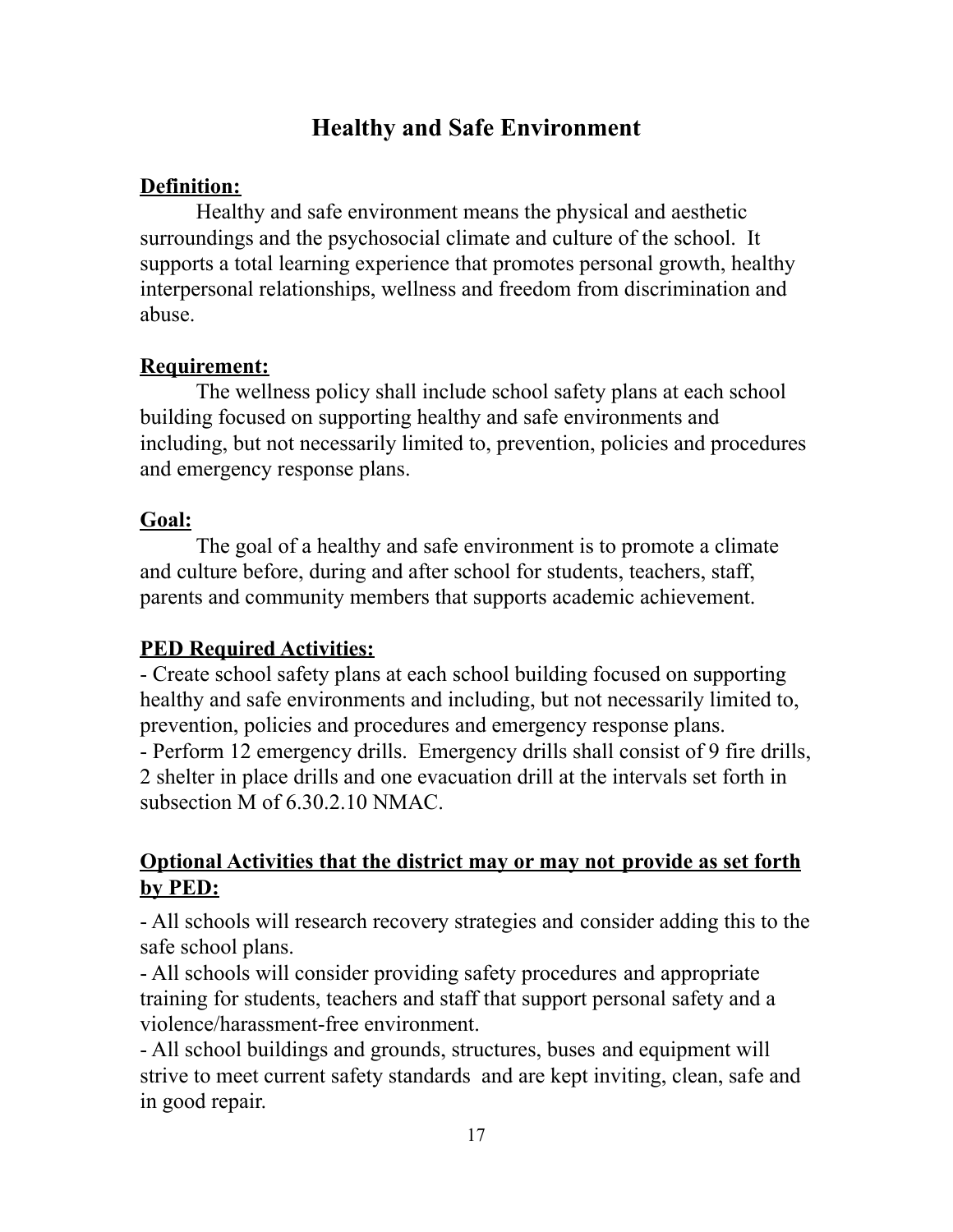- All schools will abide by district policies which create an environment free of tobacco, alcohol and other drugs.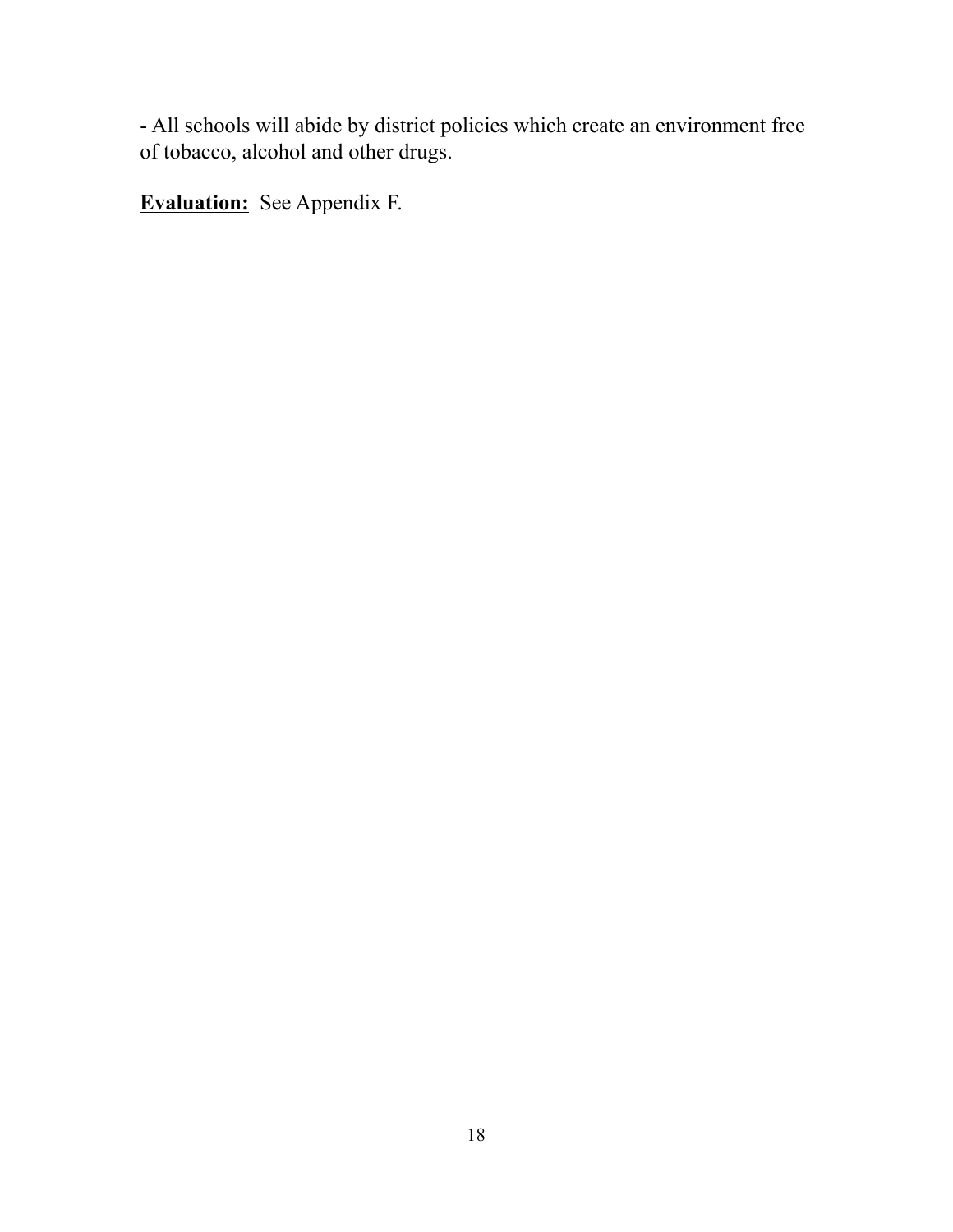# **Health Services**

### **Definition:**

Health services means services provided for students to apprise, protect and promote health. These services are designed to ensure access or referral to primary health care or behavioral health services or both, foster appropriate use of primary health care services, behavioral health services, prevent and control communicable disease and other health problems, provide emergency care for illness or injury, promote and provide optimum sanitary conditions for a safe school facility and school environment and provide educational and counseling opportunities for promoting and maintaining individual, family and community health.

### **Requirement:**

The wellness policy shall include a plan addressing the health service needs of students in the educational process.

### **Goal:**

The goal of health services is to provide coordinated, accessible health and mental health services for students, families and staff.

### **PED Required Activities:**

- Create a plan addressing the health services needs of students in the educational process.

-Students with healthcare needs which may impact their attendance and/or performance will have Individualized Health Plans (IHP) separate, but attached to, an IEP or 504 as needed.

-Students with food allergies will have an allergy action plan in place to be known to and followed by all staff.

-The district will comply with 6.12.2.10 NMAC in regard to students who may be diagnosed with HIV/AIDS.

-As per 6.12.2.8 NMAC, the district will ensure that all students enrolling in school will be properly immunized or in the process of being properly immunized and can provide official documentation of such, unless the child is properly exempted. (7.5.3 NMAC)

-As per the McKinney-Vento Homeless Assistance Act, the district will ensure that students identified as homeless are not prevented from entering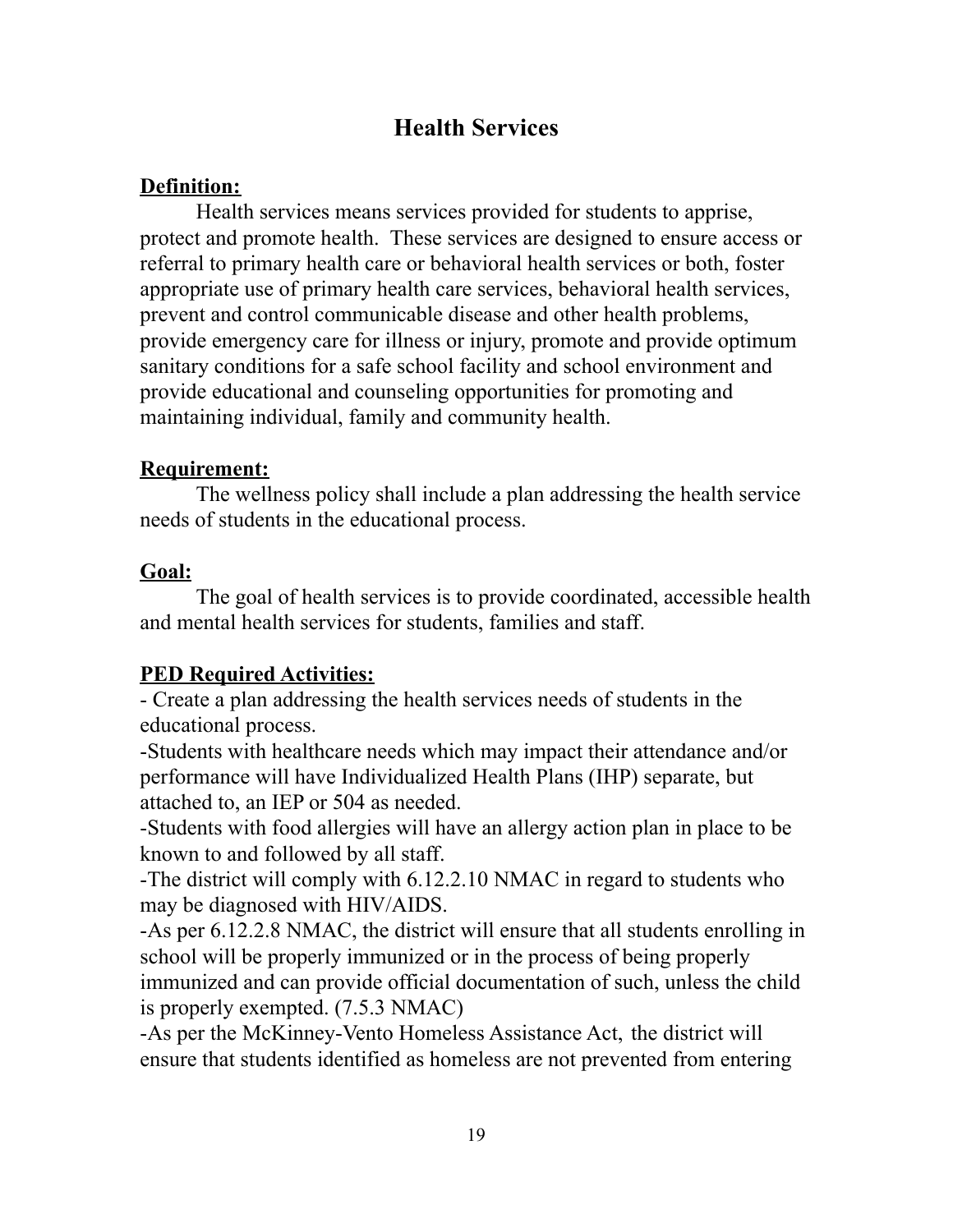school based on inability to provide records normally required for enrollment.

-As per 6.12.2.9; 6.12.8 NMAC the district will allow students K-12 providing proper documentation to carry and self administer healthcare practitioner prescribed asthma treatment and anaphylaxis treatment medications, as well as self management of diabetes in the school setting. -Vision and hearing screenings will be administered to students in at least Kindergarten, 1st and 3rd grades as per 7.30.11 NMAC.

#### **Optional Activities that the district may or may not provide as set forth by PED:**

- Services provide a linkage to school and community health resources (i.e. primary care, public health, community health agencies and faith based groups, school-based health centers).

- Services include but are not limited to preventive services, behavioral health services, screenings and referrals; evaluations and assessments; first aid and emergency care; follow-up care; school safety; health education and ancillary services (i.e. speech therapy or physical therapy and or occupational therapy).

- Services are provided in partnership with students, parents, staff and community.

- Health service professionals are provided professional development opportunities such as workshops, conventions and collaboration for the purpose of receiving the latest information, innovations and ideas in their field and implementing them in their areas of expertise.

- Health service programs shall strive to meet all reporting, record-keeping and confidentiality requirements.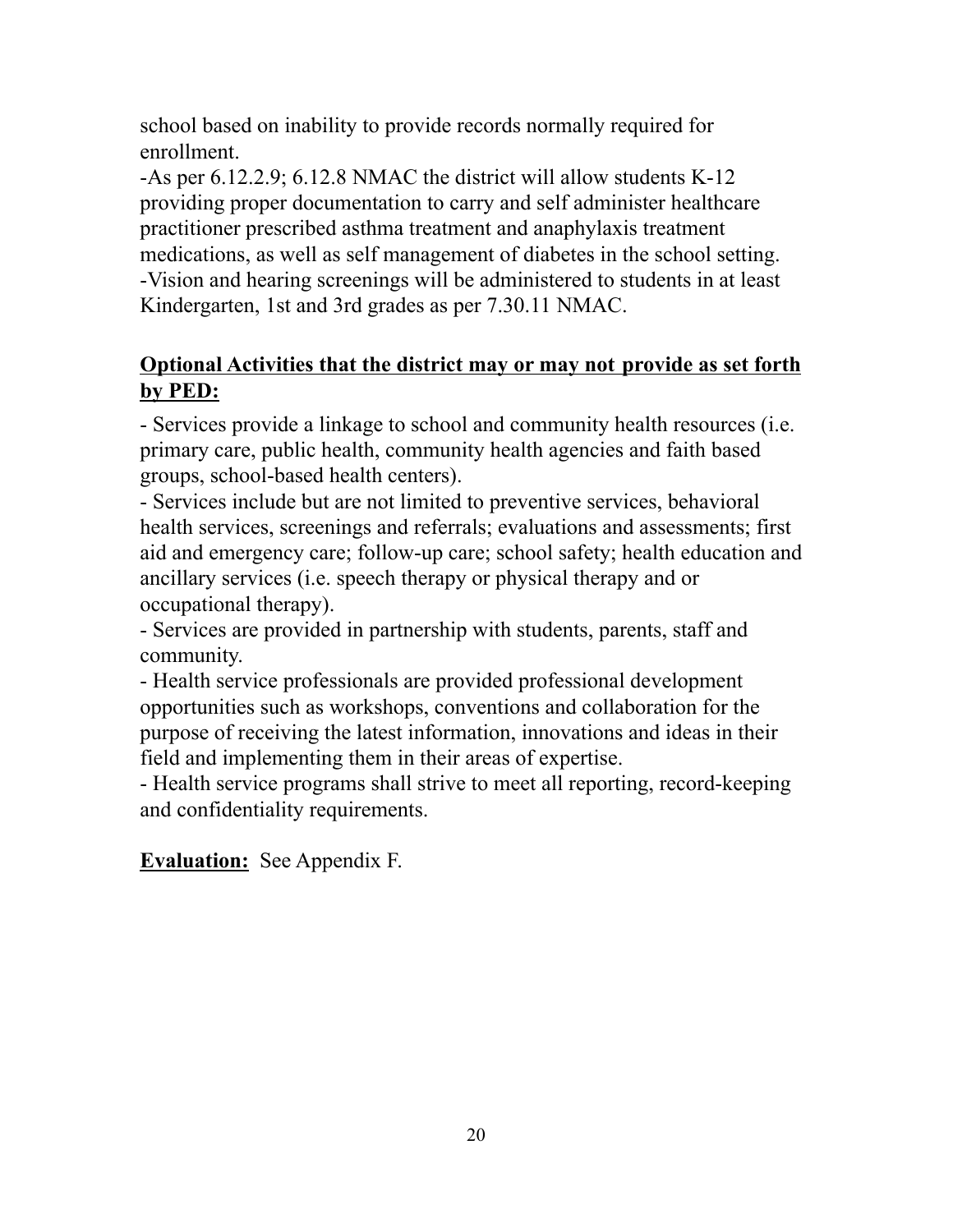# **Staff Wellness**

### **Definition:**

Staff wellness means opportunities for school staff to improve their health status through activities such as health assessments, health education and health-related fitness activities. These opportunities encourage school staff to pursue a healthy lifestyle that contributes to their improved health status, improved morale and a greater personal commitment to the school's overall coordinated school health approach.

A staff wellness program allows the staff to learn and practice skills to make personal decisions about health-enhancing daily habits.

### **Requirement:**

The wellness policy shall include a plan addressing the staff wellness needs of all school staff that minimally ensures an equitable work environment and meets the Americans with Disabilities Act, Part III.

### **Goal:**

The goal of a staff wellness is to promote activities for staff that are designed to promote the physical, emotional and mental health of school employees as well as to prevent disease and disability.

# **PED Required Activities:**

- Create a plan addressing the staff wellness needs of all school staff that minimally ensures an equitable work environment and meets the Americans with Disabilities Act, Part III.

-The district and its governing boards and schools will implement policy to ensure the right to privacy of all school employees infected with HIV, keeping them safe and confidential.

-The district will provide staff with information on activities related to personal health promotion with the opportunity for all staff to participate when possible.

-As per 6.12.6.8 NMAC any and all staff are allowed to participate in the district SHAC.

### **Optional Activities that the district may or may not provide as set forth by PED:**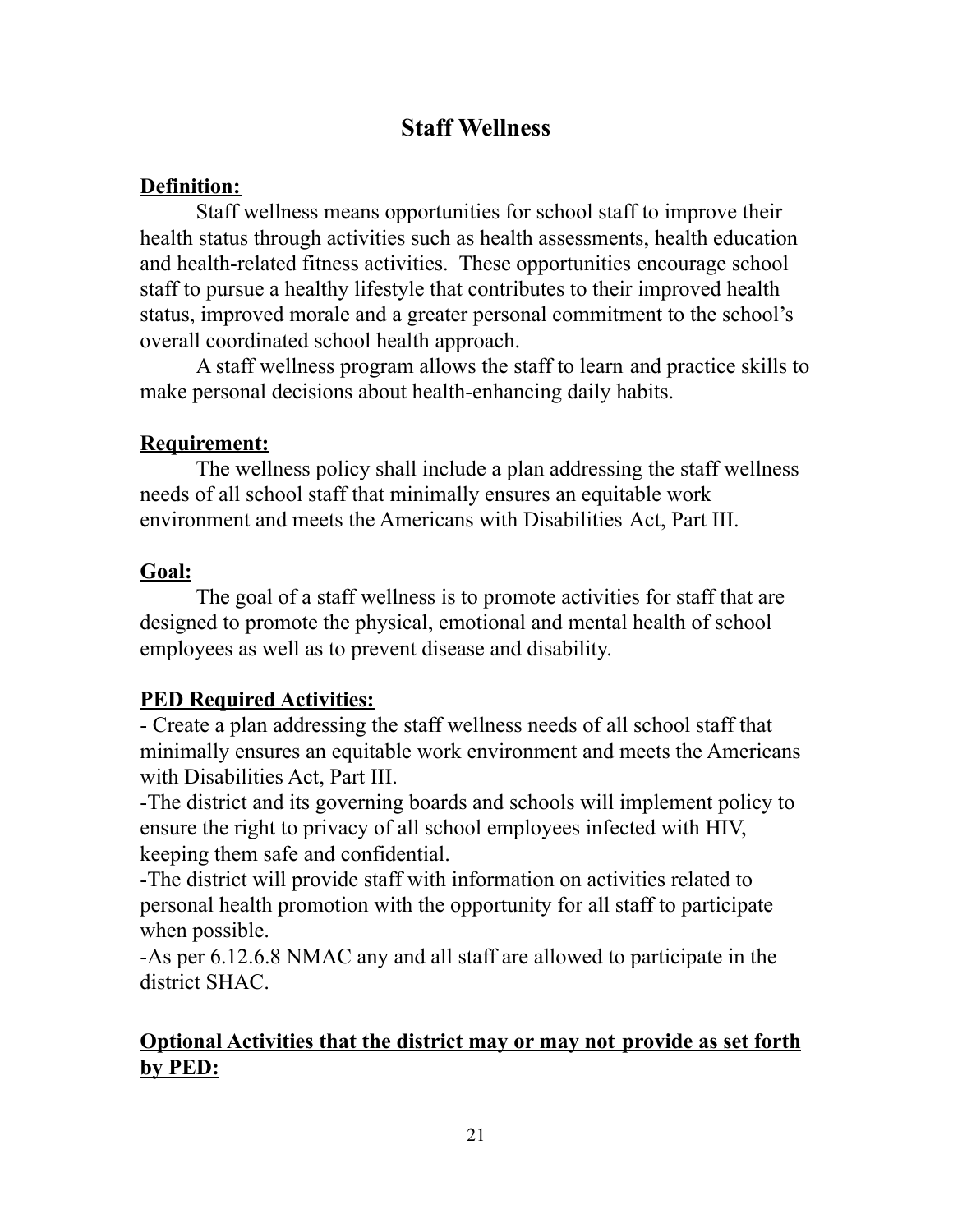- All schools will provide staff and faculty the opportunity to participate in a health promotion program focusing on exercise, stress management and nutrition (i.e. health fairs, fun runs, walks etc.).

- All schools will provide staff and faculty with accurate, evidence based information or activities related to exercise, stress management and nutrition (i.e. newsletters, yoga, pilates, menopause information, weight lifting, cardio improvement classes, etc.).

- All staff are granted access to the high school weight room, gym and the track field.

- Staff are provided with Mental Health Resources and information to assist them during this extremely stressful time.

- Staff are provided with Statewide Resources and information designed to help them get through COVID-19.

**Evaluation:** Appendix F.

#### **Pandemic School Policy**

In light of current events our schools must strictly adhere to the most current CDC and PED guidelines regarding at school rules, regulations and suggestions. As we know CDC and New Mexico regulations, guidelines and policy may change daily, which means we must be malleable and adapt as necessary in order for our schools to remain open.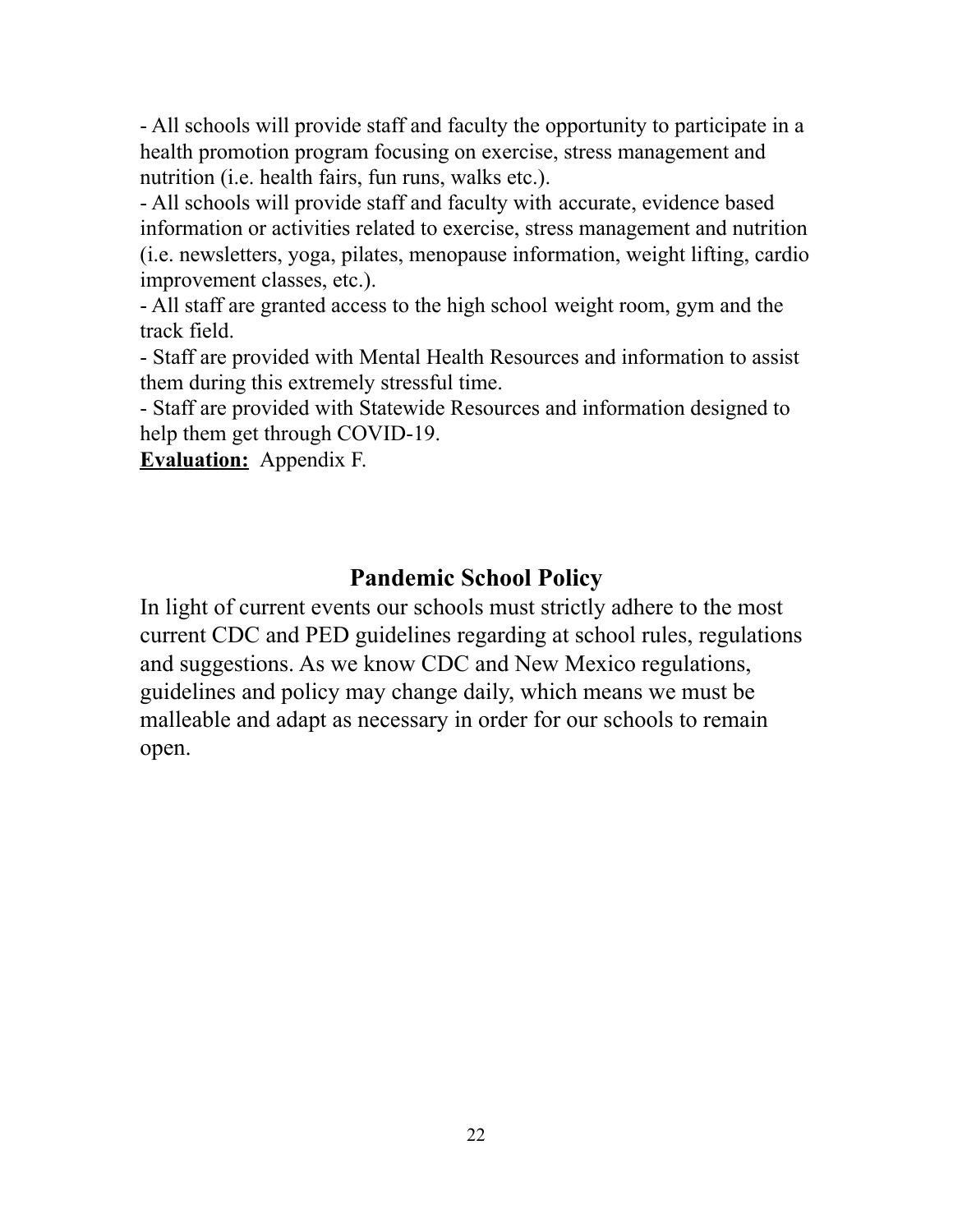### **Adoption Statement**

The local school board adopted the school district wellness policy that contains guidelines for Physical Activity; Nutrition; and Family, School and Community Involvement on September 12, 2006. Signatures are on file to that effect.

On January 9, 2007 the school board adopted the school district wellness policy that contains guidelines for Health Education; Physical Education; Social and Emotional Well-Being; Healthy and Safe Environment; Health Services; and Staff Wellness. Signatures are on file to that effect.

On August 9, 2018 the school board adopted the school district wellness policy that contains guidelines for Health Education; Physical Education; Social and Emotional Well-Being; Healthy and Safe Environment; Health Services; and Staff Wellness. Signatures are on file to that effect.

On May 18, 2021 the school board adopted the school district wellness policy that contains guidelines for Health Education; Physical Education; Social and Emotional Well-Being; Healthy and Safe Environment; Health Services; and Staff Wellness. Signatures are on file to that effect.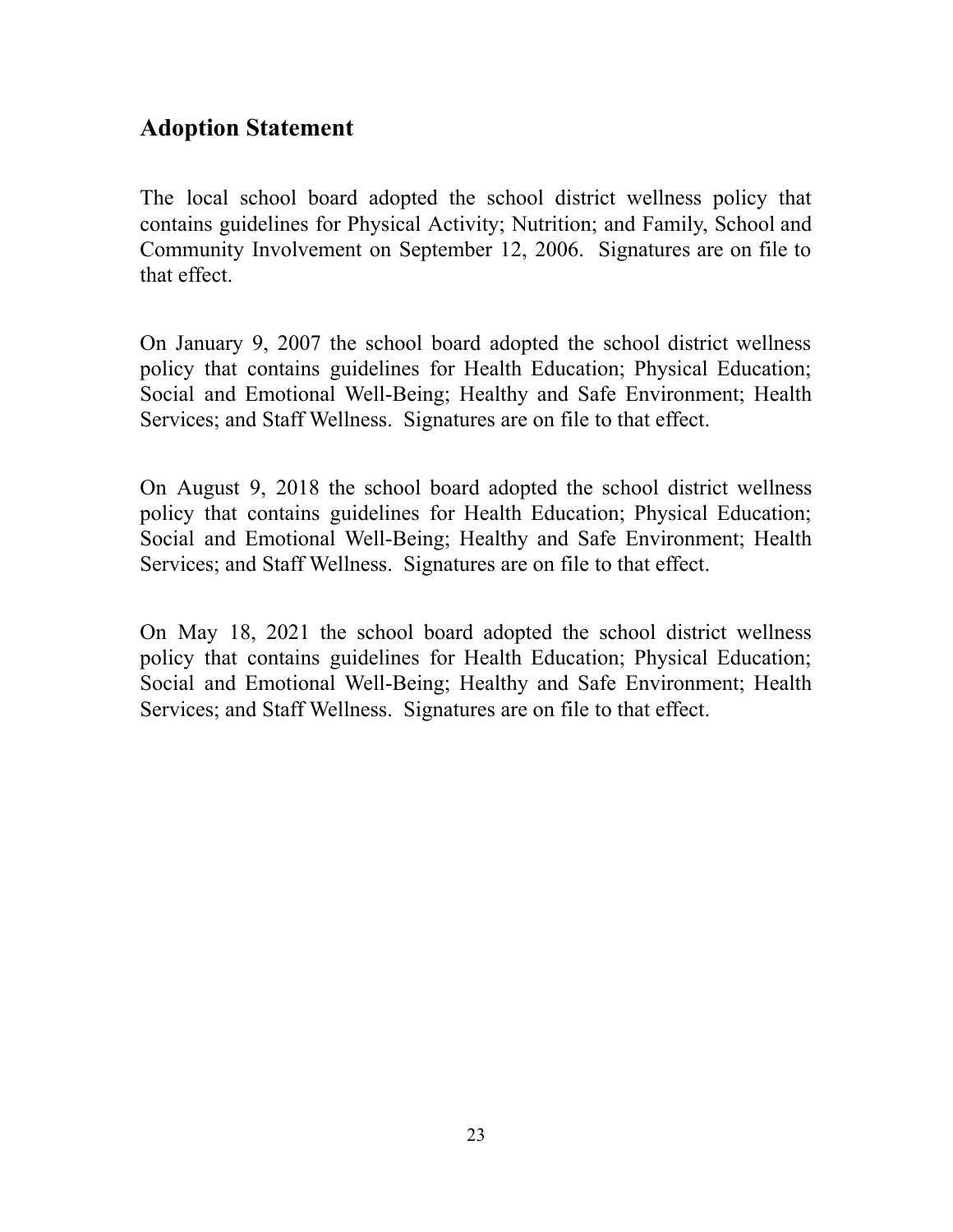#### **Appendix B**

**As per the Public Education Department Wellness Policy rule 6.12.6.1 NMAC, all New Mexico local boards of education shall establish a district School Health Advisory Council (SHAC) that consists of parent(s), school food authority personnel, school board member(s), school administrator(s), school staff, student(s), and community member(s).**

**Identify below the members of your SHAC, their roles and contact information, Pleases note that you are not limited to only one person representing each category.**

**Each school district is to identify a wellness policy champion(s) within the school district, or at each school, as appropriate, charged with the operational responsibility for ensuring that each school fulfills the school district's wellness policy.**

| <b>NAME</b>            | <b>ROLE</b>                                                   | <b>PHONE</b><br><b>NUMBER</b> | <b>E-MAIL</b>                     |
|------------------------|---------------------------------------------------------------|-------------------------------|-----------------------------------|
| Monica Rodriguez       | Wellness Policy Lead                                          | 575-601-4416                  | monica.rodriguez@cmsbears.org     |
| <b>Tana Daugherty</b>  | Superintendent                                                | 575-601-4416                  | tana.daugherty@cmsbears.org       |
| Jocelyn Gillespie      | High School Principal                                         | 575-601-4416                  | jocelyne, gillespie@cm shears.org |
| <b>Trampus Pierson</b> | Elementary/Middle<br>School Principal                         | 575-601-4416                  | trampus.pierson@cmsbears.org      |
| <b>Melissa Adkins</b>  | K-12 School<br>Counselor, District<br><b>Test Coordinator</b> | 575-601-4416                  | melissa.adkins@cmsbears.org       |
| Lance Wright           | <b>School Board Member</b>                                    | 575-601-4416                  | lance.wright@cmsbears.org         |
| Sheri Wimsatt          | School Staff (K-8<br>Phys. Ed. Rep.)                          | 575-601-4416                  | sheri.wimsatt@cmsbears.org        |
| Randall Lackey         | High School Teacher<br>(Health Ed Rep)                        | 575-601-4416                  | randall.lackey@cmsbears.org       |
| Ardia Gray             | School Food<br><b>Authority Personnel</b>                     | 575-601-4416                  | ardia.gray@cmsbears.org           |
| Dan Dirkhising         | School Safety                                                 | 575-601-4416                  | dan.dirkising@cm shears.org       |
| Laurie Sakala          | School Safety                                                 | 575-601-4416                  | laurie.sakala@cmsbears.org        |
| <b>Brent Jewell</b>    | <b>Health Assistant</b>                                       | 575-601-4416                  | $brent.$ jewell@cmsbears.org      |
| Jessica Ham            | Community<br>Member/Parent                                    | 575-601-4416                  | jessica.ham@cmsbears.org          |
| <b>Ashley Dillard</b>  | Community<br>Member/Parent                                    | 575-601-4416                  | a.3lizabeth@gmail.com             |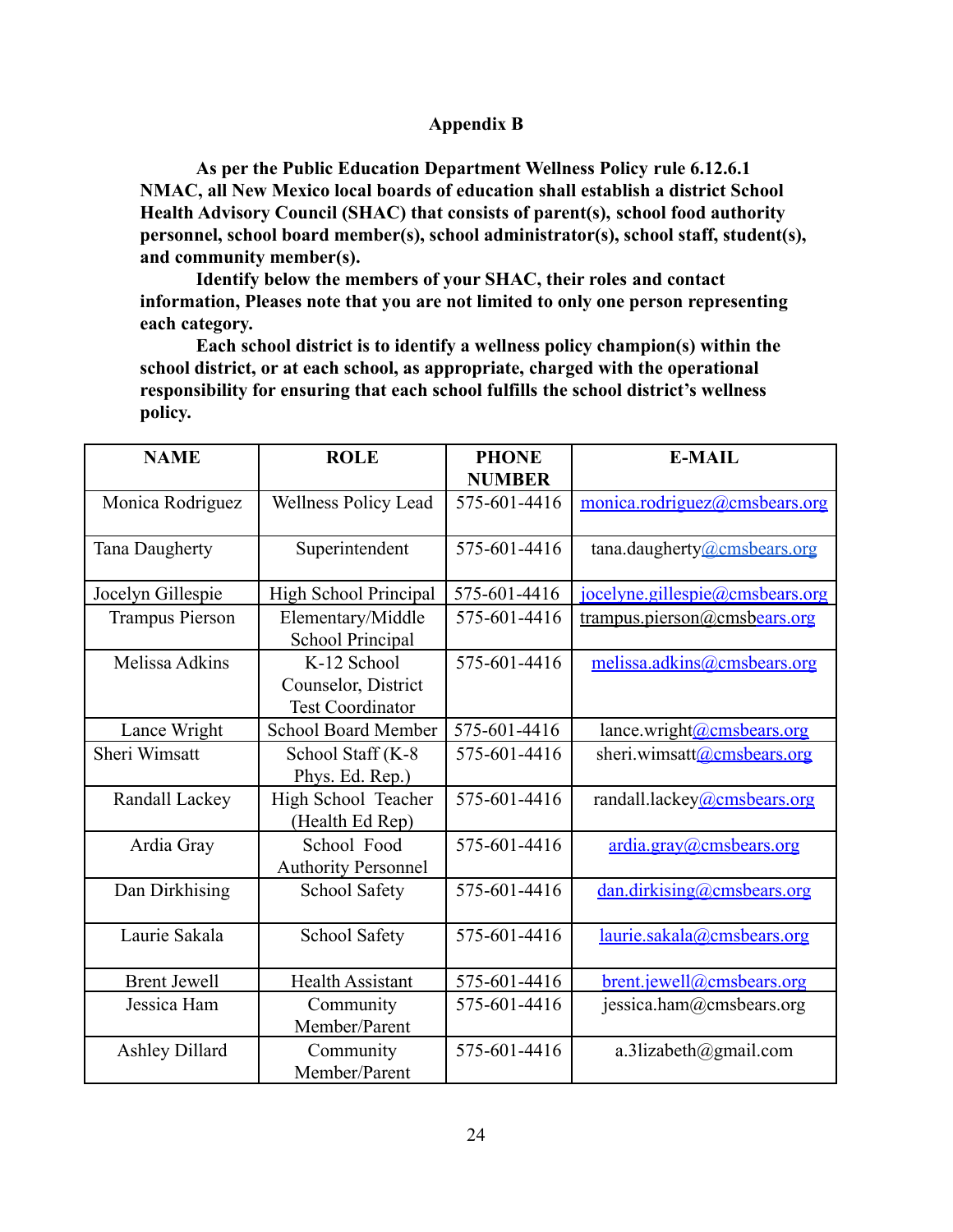#### **Appendix F**

#### **EVALUATION**

**As per the school district wellness policy rule 6.12.6.6 NMAC each school district must develop and submit a plan for measuring implementation and evaluation of the wellness policy, including the designation of one or more persons within the school district, or at each school, as appropriate, charged with operational responsibility for ensuring that each school fulfills the district's wellness policy by August 30. 2021.**

#### **Process Evaluation** Measuring implementation of Wellness Policy

| <b>Component/Activity</b>                                                  | In              | In             | In           |
|----------------------------------------------------------------------------|-----------------|----------------|--------------|
|                                                                            | <b>Planning</b> | <b>Process</b> | <b>Place</b> |
| School Board established a School Health Advisory Council.                 |                 |                |              |
| School Health Advisory Council contains all required                       |                 |                |              |
| members: parent(s), school food authority personnel, school                |                 |                |              |
| board member(s), school administrator(s), school staff,                    |                 |                |              |
| student(s), and community member(s).                                       |                 |                |              |
| The School Health Advisory Council reports to the local                    |                 |                |              |
| school board, recommendations for development/revision,                    |                 |                |              |
| implementation and evaluation of the wellness policy at least<br>annually. |                 |                |              |
| The School Health Advisory Council has met at least twice                  |                 |                |              |
| this year for the purpose of development or revision,                      |                 |                |              |
| implementation, and evaluation of the wellness policy.                     |                 |                |              |
| The School Health Advisory Council designated one or more                  |                 |                |              |
| persons within the school district, or at each school, as                  |                 |                |              |
| appropriate, charged with operational responsibility for                   |                 |                |              |
| ensuring that each fulfills the district's wellness policy.                |                 |                |              |
| The school board has adopted physical activity guidelines for              |                 |                |              |
| before, during and /or after school.                                       |                 |                |              |
| Nutrition guidelines for a la carte offerings minimally                    |                 |                |              |
| meeting guidelines set forth in subsection B of 6.12.5.8                   |                 |                |              |
| <b>NMAC</b>                                                                |                 |                |              |
| Nutrition guidelines for school sponsored fund raisers during              |                 |                |              |
| normal school hours minimally meeting guidelines for school                |                 |                |              |
| set forth in paragraph (1) of subsection C of 6.12.5.8 NMAC.               |                 |                |              |
| Nutrition guidelines for school sponsored fund raisers before              |                 |                |              |
| and after school hours ensuring that at least fifty percent of             |                 |                |              |
| the offerings shall be healthy choices in accordance with the              |                 |                |              |
| requirements set forth in paragraph (2) of subsection C of                 |                 |                |              |
| 6.12.5.8 NMAC.                                                             |                 |                |              |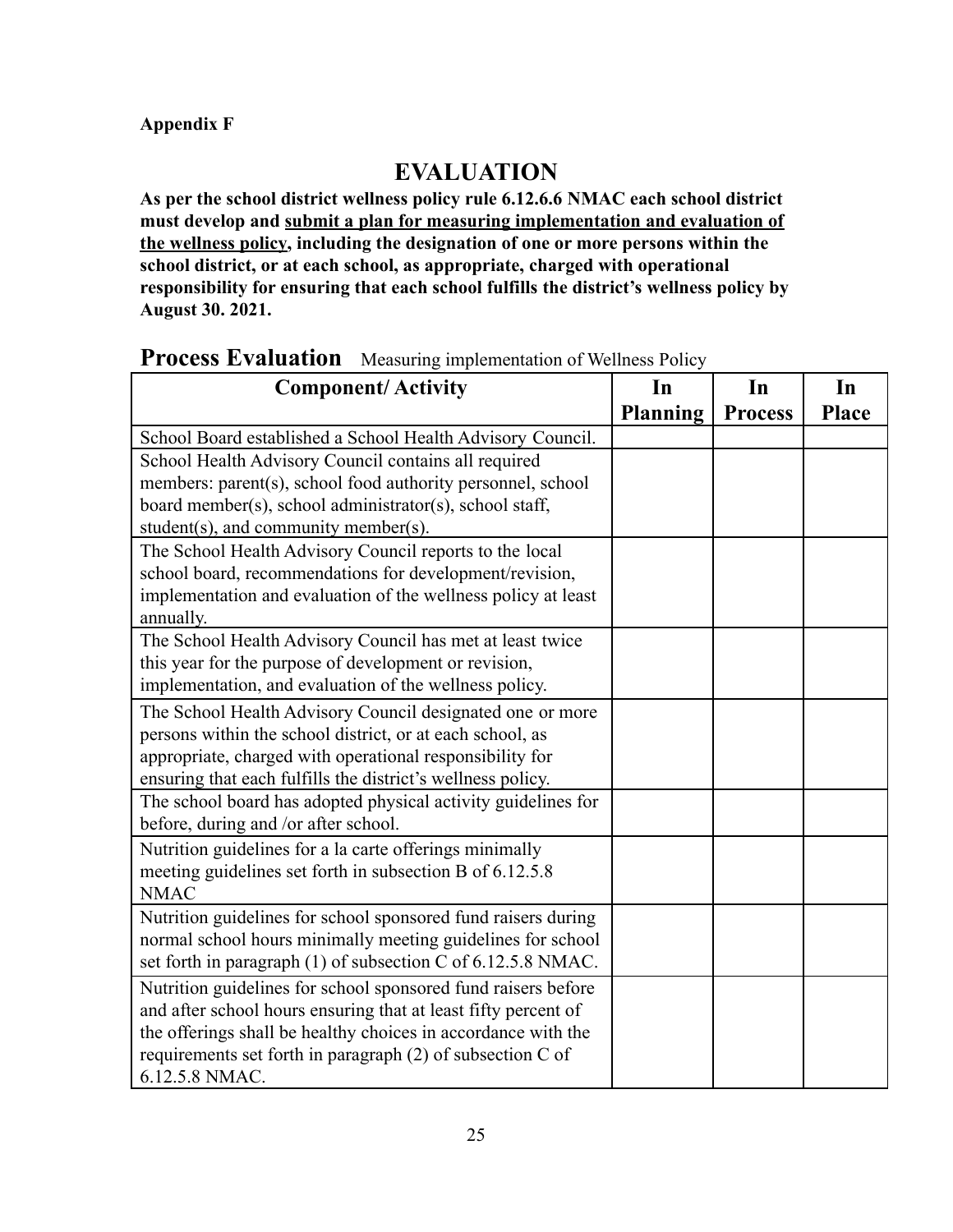| <b>Component/Activity</b>                                                                                                                                                                                                                                                                                                                                                                                                       | In<br><b>Planning</b> | In<br><b>Process</b> | In<br><b>Place</b> |
|---------------------------------------------------------------------------------------------------------------------------------------------------------------------------------------------------------------------------------------------------------------------------------------------------------------------------------------------------------------------------------------------------------------------------------|-----------------------|----------------------|--------------------|
|                                                                                                                                                                                                                                                                                                                                                                                                                                 |                       |                      |                    |
| Guidelines for a planned, sequential, K-12 health education<br>curriculum that addresses the physical, mental, emotional and<br>social dimensions of health and is aligned to the health<br>education content standards with benchmarks and<br>performance standards as set forth in 6.30.2.19 NMAC                                                                                                                             |                       |                      |                    |
| Guidelines for a planned, sequential K-12 physical education<br>curriculum that provides the optimal opportunity for all<br>students to learn and develop skills, knowledge and attitudes<br>necessary to personally decide to participate in lifetime<br>healthful physical activity and is aligned to the physical<br>education content standards with benchmarks and<br>performance standards as set forth in 6.30.2.20 NMAC |                       |                      |                    |
| A plan addressing the behavioral health needs of all students<br>in the educational process by focusing on students' social and<br>emotional well-being.                                                                                                                                                                                                                                                                        |                       |                      |                    |
| A school safety plan at each school building focused on<br>supporting health and safe environments and including but not<br>necessarily limited to prevention, policies and procedures and<br>emergency response.                                                                                                                                                                                                               |                       |                      |                    |
| A plan addressing the health services needs of students in the<br>educational process.                                                                                                                                                                                                                                                                                                                                          |                       |                      |                    |
| A plan addressing the staff wellness needs of all staff that<br>minimally ensures an equitable work environment and meets<br>the American with Disabilities Act Part III.                                                                                                                                                                                                                                                       |                       |                      |                    |
|                                                                                                                                                                                                                                                                                                                                                                                                                                 |                       |                      |                    |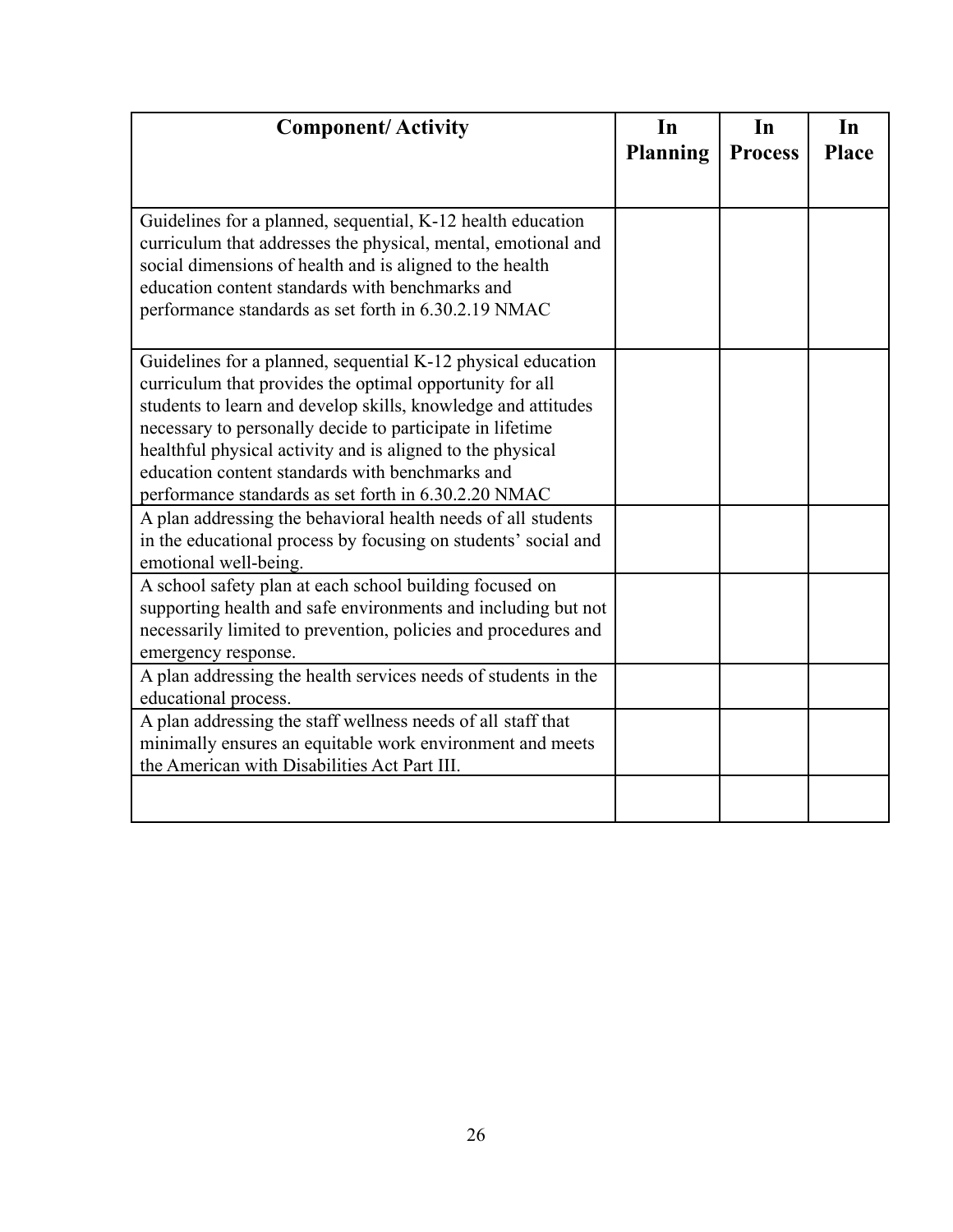| <b>Component/Activity</b> | <b>Outcome Measures</b>                                                                                                                                                                                                                                                                                           |
|---------------------------|-------------------------------------------------------------------------------------------------------------------------------------------------------------------------------------------------------------------------------------------------------------------------------------------------------------------|
| School Health             | The local school board adopts $100\%$ of the recommendations                                                                                                                                                                                                                                                      |
| <b>Advisory Council</b>   | from the School Health Advisory Council.                                                                                                                                                                                                                                                                          |
| Physical Activity         | 99 % of students participated in physical activity offerings.                                                                                                                                                                                                                                                     |
| Nutrition                 | 100% of the offerings in al la carte meet the guidelines set forth<br>in subsection B of 6.12.5.8 NMAC.                                                                                                                                                                                                           |
|                           | $100\%$ of the clubs/ sports/etc are following guidelines for<br>school sponsored fund raisers during normal school hours<br>minimally meeting guidelines set forth in paragraph (1) of<br>subsection C of 6.12.5.8 NMAC.                                                                                         |
|                           | 100% of the clubs/sports/etc are following guidelines for school<br>sponsored fund raisers before and after school hours ensuring<br>that at least fifty percent of the offerings shall be healthy<br>choices in accordance with the requirements set forth in<br>paragraph (2) of subsection C of 6.12.5.8 NMAC. |
| <b>Health Education</b>   | 100% of students receive instruction in health education that<br>meets content standards with benchmarks and performance<br>standards as set forth in 6.30.2.19 NMAC.                                                                                                                                             |
| Physical Education        | 99 % of students receive instruction in physical education that<br>meets content standards with benchmarks and performance<br>standards as set forth in 6.30.2.20.                                                                                                                                                |
| <b>Behavior Health</b>    | Data will be collected to assess the number of students who are<br>referred for discipline issues due to behavioral health problems.                                                                                                                                                                              |
| School Safety             | 100% of teachers and other school staff are aware of and know<br>how to implement the school level safety plans.                                                                                                                                                                                                  |
| <b>Health Services</b>    | Maintain at least a 91% attendance rate.                                                                                                                                                                                                                                                                          |
|                           | With each two year block, 100% of students will be screened<br>for vision/hearing.                                                                                                                                                                                                                                |
|                           | 100% of teachers will be encouraged to have their classes<br>participate in the annual Health Fair.                                                                                                                                                                                                               |

# **Outcome Evaluation:** Measuring impact of Wellness Policy